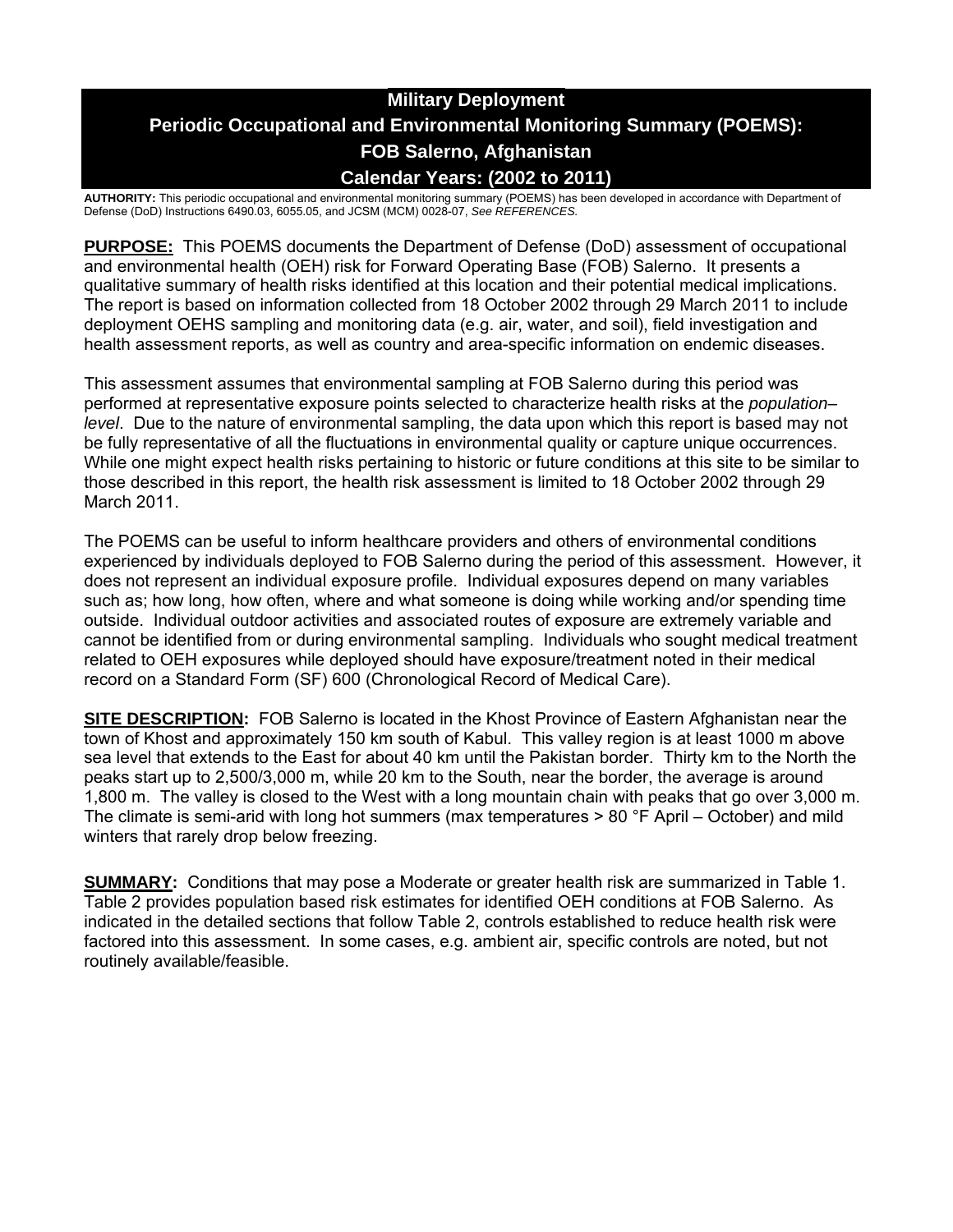# **Table 1: Summary of Occupational and Environmental Conditions with MODERATE or Greater Health Risk**

#### *Short-term health risks & medical implications:*

The following hazards may be associated with potential health effects in some personnel during deployment at FOB Salerno:

Inhalable coarse particulate matter less than 10 micrometers in diameter (PM10); food/waterborne diseases (e.g., bacterial diarrhea, Hepatitis A, Typhoid fever, Brucellosis, diarrhea-cholera, diarrhea-protozoal, Hepatitis E); other endemic diseases (cutaneous leishmaniasis, Crimean-Congo hemorrhagic fever, Sandfly fever, typhus-miteborne, Tuberculosis (TB), Leptospirosis, Rabies, Anthrax, Q fever); venomous animals and insects, and heat stress. For food/waterborne diseases (e.g., bacterial diarrhea, Hepatitis A, Typhoid fever, Brucellosis, diarrhea-cholera, diarrhea-protozoal, Hepatitis E), if ingesting food and water off post, the health effects can temporarily incapacitate personnel (diarrhea) or result in prolonged illness (Hepatitis A, Typhoid fever, and Brucellosis, Hepatitis E). Risks from food/waterborne diseases may have been reduced with preventive medicine controls and mitigation, which includes Hepatitis A and Typhoid fever vaccinations, and only drinking from approved water sources in accordance with standing CENTCOM policy. For other vector-borne endemic diseases (cutaneous leishmaniasis, Crimean-Congo hemorrhagic fever, Sandfly fever, typhus-miteborne), these diseases may constitute a significant risk due to exposure to biting vectors; risk is reduced to low by proper wear of treated uniform, application of repellent to bed net and exposed skin, and appropriate chemoprophylaxis. For water contact diseases (Leptospirosis) activities involving extensive contact with surface water increase risk. For respiratory diseases (Tuberculosis (TB)), personnel in close-quarter conditions could have been at risk for person-to-person spread. Animal contact diseases (Rabies, Q fever, Anthrax) pose year-round risk. For venomous animals and insects, if encountered, effects of venom vary with species from mild localized swelling (e.g. widow spider) to potentially lethal effects (e.g. Haly's Pit Viper). For heat stress, risk can be greater for susceptible persons including those older than 45, of low fitness level, unacclimatized personnel, or individuals with underlying medical conditions. Risks from heat stress may have been reduced with preventive medicine controls and mitigation.

Air quality: For PM10, exposures may result in mild to more serious short-term health effects (e.g., eye, nose or throat and lung irritation) in some personnel while at this site. For PM10, certain subgroups of the deployed forces (e.g., those with pre-existing asthma/cardio-pulmonary conditions) are at greatest risk of developing notable short-term health effects. Although most effects from exposure to particulate matter should have resolved post-deployment, providers should be prepared to consider the relationship between deployment exposures and current complaints. Some individuals may have sought treatment for acute respiratory irritation during their time at FOB Salerno. Personnel who reported with symptoms or required treatment while at this site should have exposure/treatment noted in medical record on a Standard Form (SF) 600 (Chronological Record of Medical Care).

#### *Long-term health risks & medical implications:*

The following hazards may be associated with potential chronic health effects in some personnel during deployment at FOB Salerno:

Air Quality: It is considered possible that some otherwise healthy personnel who were exposed for a long-term period to particulate matter less than 2.5 micrometers in diameter (PM2.5) could develop certain health conditions (e.g., reduced lung function, cardiopulmonary disease). Personnel with a history of asthma or cardiopulmonary disease could potentially be more likely to develop such chronic health conditions. While the PM exposures are documented and archived, at this time there are no specific recommended, post-deployment medical surveillance evaluations or treatments. Providers should still consider overall individual health status (e.g., any underlying conditions/susceptibilities) and any potential unique individual exposures (such as burn pits, or occupational or specific personal dosimeter data) when assessing individual concerns. Certain individuals may need to be followed/evaluated for specific occupational exposures/injuries (e.g., annual audiograms as part of the medical surveillance for those enrolled in the Hearing Conservation Program; and personnel covered by Respiratory Protection Program and/or Hazardous Waste/Emergency Responders Medical Surveillance).

> Page 2 of 23 Reviewed by CENTCOM SG (18 August 2011) Final Approval Date (06 December 2011)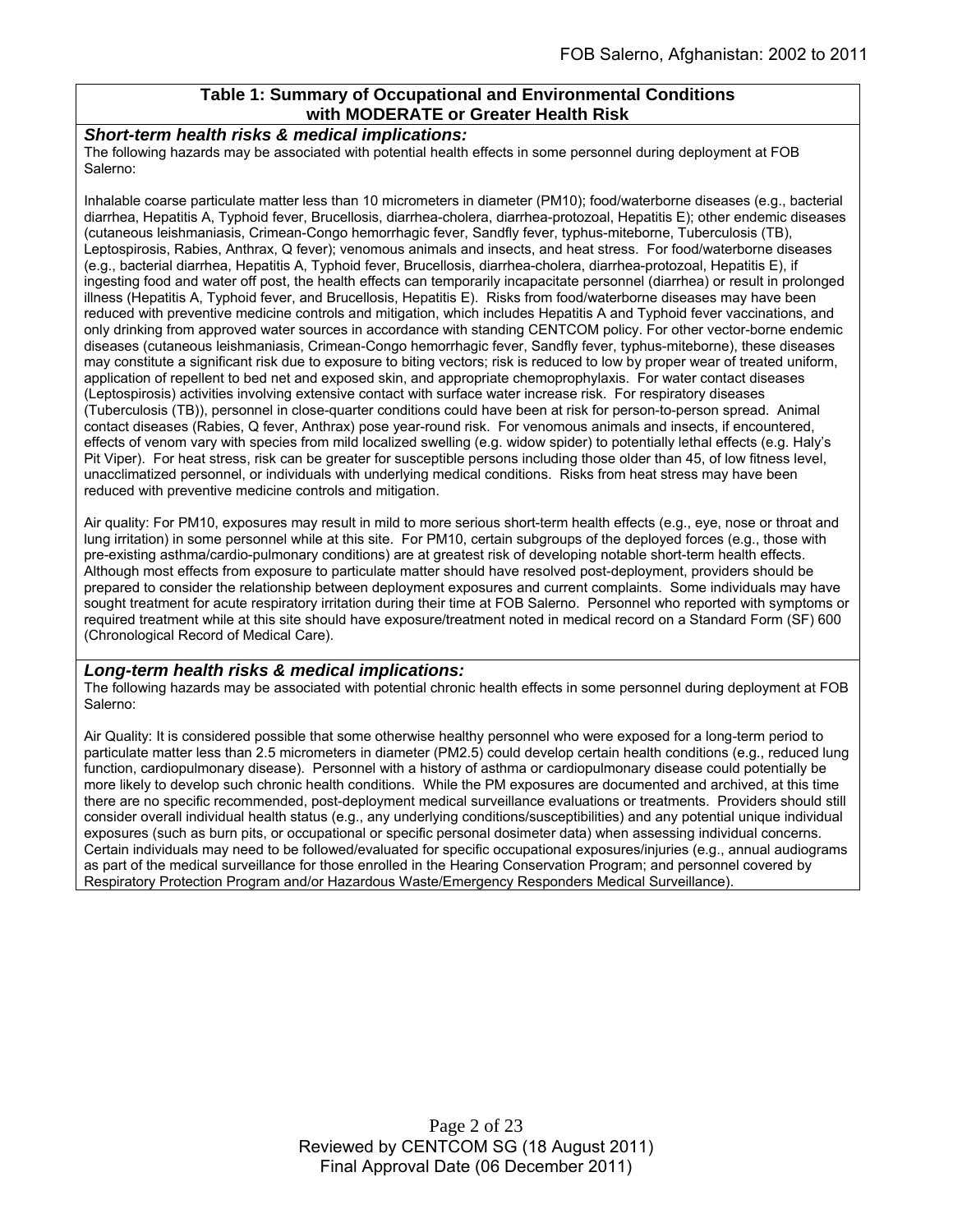| Source of<br><b>Identified Health</b><br>Risk <sup>3</sup>                        | Unmitigated Health Risk Estimate <sup>4</sup>                                                                                                                                                                                                                                                                                                                                                                                                                                                                                                                       | <b>Control Measures</b><br>Implemented                                                                                                                                                                          | <b>Residual Health Risk Estimate<sup>4</sup></b>                                                                                                                                                                                                                                                                                                                                                                                                                                                                                                                    |
|-----------------------------------------------------------------------------------|---------------------------------------------------------------------------------------------------------------------------------------------------------------------------------------------------------------------------------------------------------------------------------------------------------------------------------------------------------------------------------------------------------------------------------------------------------------------------------------------------------------------------------------------------------------------|-----------------------------------------------------------------------------------------------------------------------------------------------------------------------------------------------------------------|---------------------------------------------------------------------------------------------------------------------------------------------------------------------------------------------------------------------------------------------------------------------------------------------------------------------------------------------------------------------------------------------------------------------------------------------------------------------------------------------------------------------------------------------------------------------|
| <b>AIR</b>                                                                        |                                                                                                                                                                                                                                                                                                                                                                                                                                                                                                                                                                     |                                                                                                                                                                                                                 |                                                                                                                                                                                                                                                                                                                                                                                                                                                                                                                                                                     |
| Particulate<br>matter less than<br>10 micrometers<br>in diameter<br>$(PM_{10})$   | Short-term: Moderate, Daily levels<br>vary, acute health effects (e.g., upper<br>respiratory tract irritation) more<br>pronounced during peak days. More<br>serious effects are possible in<br>susceptible persons (e.g., those with<br>asthma/existing respiratory diseases).                                                                                                                                                                                                                                                                                      | Limiting strenuous<br>physical activities when air<br>quality is especially poor;<br>and actions such as<br>closing tent flaps,<br>windows, and doors.                                                          | Short-term: Moderate, Daily levels<br>vary, acute health effects (e.g., upper<br>respiratory tract irritation) more<br>pronounced during peak days. More<br>serious effects are possible in<br>susceptible persons (e.g., those with<br>asthma/existing respiratory diseases).                                                                                                                                                                                                                                                                                      |
|                                                                                   | Long-term: No health guidelines                                                                                                                                                                                                                                                                                                                                                                                                                                                                                                                                     |                                                                                                                                                                                                                 | Long-term: No health guidelines                                                                                                                                                                                                                                                                                                                                                                                                                                                                                                                                     |
| Particulate<br>matter less than<br>2.5 micrometers<br>in diameter<br>$(PM_{2.5})$ | Short-term: Low. A majority of the time<br>mild acute (short term) health effects<br>are anticipated; certain peak levels<br>may produce mild eye, nose, or throat<br>irritation in some personnel and pre-<br>existing health conditions (e.g.,<br>asthma, or cardiopulmonary diseases)<br>may be exacerbated.<br>Long-term: Moderate. A small<br>percentage of personnel may be at<br>increased risk for developing chronic<br>conditions. Particularly those more<br>susceptible to acute effects (e.g.,<br>those with asthma/existing respiratory<br>diseases). | Limiting strenuous<br>physical activities when air<br>quality is especially poor;<br>and actions such as<br>closing tent flaps,<br>windows, and doors.                                                          | Short-term: Low. A majority of the time<br>mild acute (short term) health effects<br>are anticipated; certain peak levels<br>may produce mild eye, nose, or throat<br>irritation in some personnel and pre-<br>existing health conditions (e.g.,<br>asthma, or cardiopulmonary diseases)<br>may be exacerbated.<br>Long-term: Moderate. A small<br>percentage of personnel may be at<br>increased risk for developing chronic<br>conditions. Particularly those more<br>susceptible to acute effects (e.g.,<br>those with asthma/existing respiratory<br>diseases). |
| <b>ENDEMIC</b><br><b>DISEASE</b>                                                  |                                                                                                                                                                                                                                                                                                                                                                                                                                                                                                                                                                     |                                                                                                                                                                                                                 |                                                                                                                                                                                                                                                                                                                                                                                                                                                                                                                                                                     |
| Food<br>borne/Waterborne<br>(e.g., diarrhea-<br>bacteriological)                  | Short-term: Variable; High (bacterial<br>diarrhea, hepatitis A, typhoid fever) to<br>Moderate (diarrhea-cholera, diarrhea-<br>protozoal, brucellosis, hepatitis E) if<br>ingesting local food/water, the health<br>effects can temporarily incapacitate<br>personnel (diarrhea) or result in<br>prolonged illness (hepatitis A, Typhoid<br>fever, hepatitis E, brucellosis).                                                                                                                                                                                        | Preventive measures<br>include Hepatitis A and<br>Typhoid fever vaccination<br>and consumption of food<br>and water only from<br>approved sources.                                                              | Short-term: Low to none                                                                                                                                                                                                                                                                                                                                                                                                                                                                                                                                             |
|                                                                                   | Long-term: none identified                                                                                                                                                                                                                                                                                                                                                                                                                                                                                                                                          |                                                                                                                                                                                                                 | Long-term: No data available                                                                                                                                                                                                                                                                                                                                                                                                                                                                                                                                        |
| Arthropod Vector<br><b>Borne</b>                                                  | Short-term: Variable; High for malaria,<br>Moderate for leishmaniasis -<br>cutaneous (acute), Crimean-Congo<br>hemorrhagic fever, sandfly fever,<br>typhus-miteborne; and Low for, the<br>plague and West Nile fever.                                                                                                                                                                                                                                                                                                                                               | Preventive measures<br>include proper wear of<br>treated uniform,<br>application of repellent to<br>exposed skin, bed net<br>use, minimizing areas of<br>standing water and<br>appropriate<br>chemoprophylaxis. | Short-term: Low                                                                                                                                                                                                                                                                                                                                                                                                                                                                                                                                                     |
|                                                                                   | Long-term: Low for Leishmaniasis-<br>visceral infection.                                                                                                                                                                                                                                                                                                                                                                                                                                                                                                            |                                                                                                                                                                                                                 | Long-term: No data available                                                                                                                                                                                                                                                                                                                                                                                                                                                                                                                                        |
| Water-Contact                                                                     | Short-term: Moderate for leptospirosis                                                                                                                                                                                                                                                                                                                                                                                                                                                                                                                              | Recreational swimming in<br>surface waters not likely in                                                                                                                                                        | Short-term: Low for leptospirosis.                                                                                                                                                                                                                                                                                                                                                                                                                                                                                                                                  |
| (e.g. wading,<br>swimming)                                                        | Long-term: No data available                                                                                                                                                                                                                                                                                                                                                                                                                                                                                                                                        | this area of Afghanistan<br>during this time period.                                                                                                                                                            | Long-term: No data available                                                                                                                                                                                                                                                                                                                                                                                                                                                                                                                                        |
| Respiratory                                                                       | Short-term: Variable; Moderate for<br>tuberculosis (TB) to Low for<br>meningococcal meningitis.                                                                                                                                                                                                                                                                                                                                                                                                                                                                     | Providing adequate living<br>and work space; medical<br>screening; vaccination.                                                                                                                                 | Short-term: Low                                                                                                                                                                                                                                                                                                                                                                                                                                                                                                                                                     |
|                                                                                   | Long-term: No data available                                                                                                                                                                                                                                                                                                                                                                                                                                                                                                                                        |                                                                                                                                                                                                                 | Long-term: No data available                                                                                                                                                                                                                                                                                                                                                                                                                                                                                                                                        |

# **Table 2. Population-Based Health Risk Estimates - FOB Salerno 1, 2**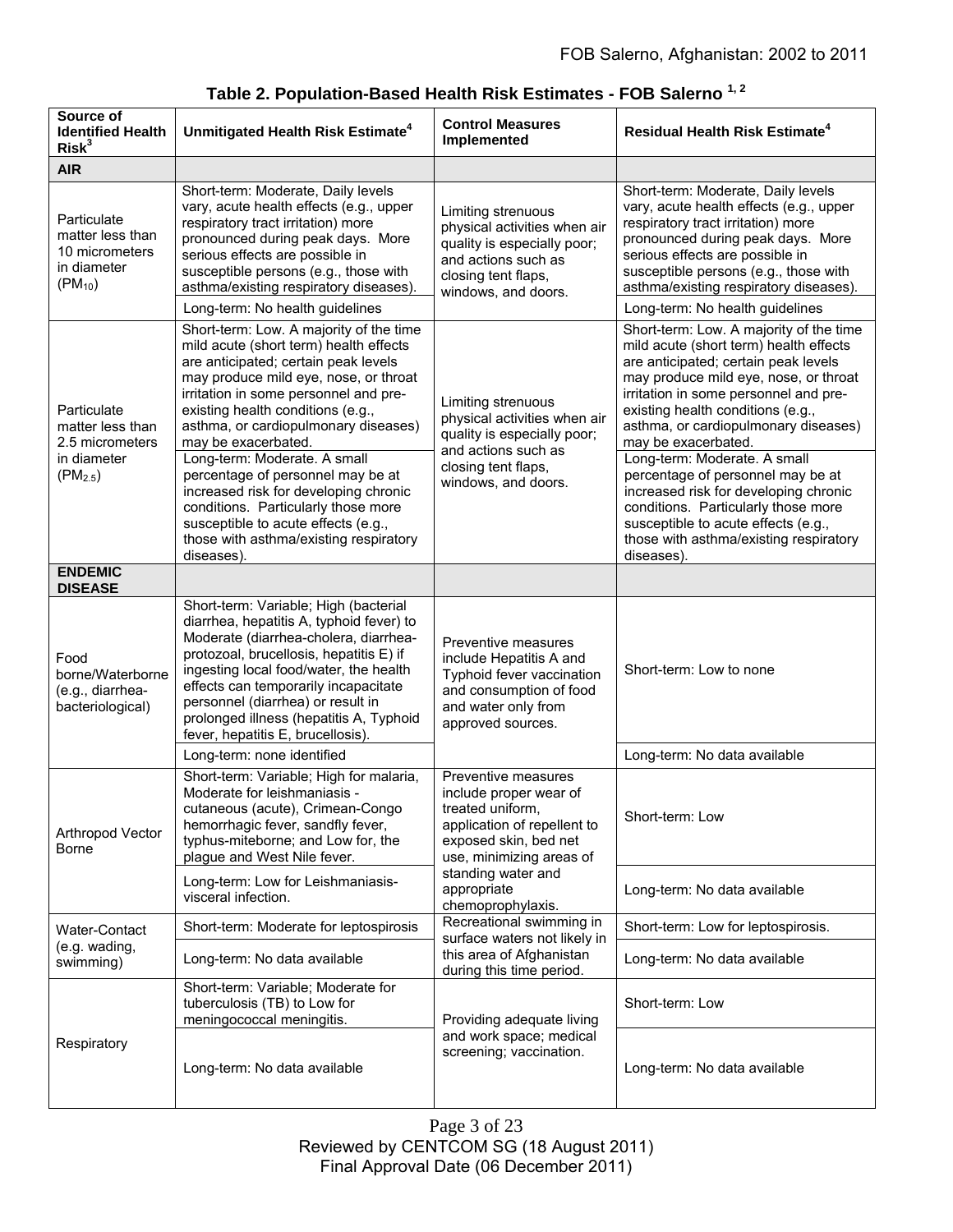| <b>Animal Contact</b>                               | Short-term: Variable; Moderate for<br>rabies, anthrax, Q-fever to Low for<br>H5N1 avian influenza.                                                                                                                                                | Prohibiting contact with,<br>adoption, or feeding of<br>feral animals IAW U.S.<br><b>Central Command</b><br>(CENTCOM) General<br>Order (GO) 1B. Risks are<br>further reduced in the<br>event of assessed contact<br>by prompt post-exposure<br>rabies prophylaxis IAW<br>The Center for Disease<br>Control's (CDC) Advisory<br>Committee on<br><b>Immunization Practices</b><br>quidance. | Short-term: No data available                                                                                                                                                                                                                    |
|-----------------------------------------------------|---------------------------------------------------------------------------------------------------------------------------------------------------------------------------------------------------------------------------------------------------|-------------------------------------------------------------------------------------------------------------------------------------------------------------------------------------------------------------------------------------------------------------------------------------------------------------------------------------------------------------------------------------------|--------------------------------------------------------------------------------------------------------------------------------------------------------------------------------------------------------------------------------------------------|
|                                                     | Long-term: Low (Rabies)                                                                                                                                                                                                                           |                                                                                                                                                                                                                                                                                                                                                                                           | Long-term: No data available                                                                                                                                                                                                                     |
| <b>VENOMOUS</b><br><b>ANIMAL/</b><br><b>INSECTS</b> |                                                                                                                                                                                                                                                   |                                                                                                                                                                                                                                                                                                                                                                                           |                                                                                                                                                                                                                                                  |
| Snakes,<br>scorpions, and<br>spiders                | Short-term: Low; If encountered,<br>effects of venom vary with species<br>from mild localized swelling (e.g.<br>widow spider) to potentially lethal<br>effects (e.g. Haly's Pit Viper).                                                           | Risk reduced by avoiding<br>contact, proper wear of<br>uniform (especially<br>footwear), and proper and<br>timely treatment.                                                                                                                                                                                                                                                              | Short-term: Low; If encountered,<br>effects of venom vary with species<br>from mild localized swelling (e.g.<br>widow spider) to potentially lethal<br>effects (e.g. Haly's Pit Viper).                                                          |
|                                                     | Long-term: No data available                                                                                                                                                                                                                      |                                                                                                                                                                                                                                                                                                                                                                                           | Long-term: No data available                                                                                                                                                                                                                     |
| <b>HEAT/COLD</b><br><b>STRESS</b>                   |                                                                                                                                                                                                                                                   |                                                                                                                                                                                                                                                                                                                                                                                           |                                                                                                                                                                                                                                                  |
| Heat                                                | Short-term: Variable; Risk of heat<br>injury is High for April-September, and<br>Low for all other months.                                                                                                                                        | Work-rest cycles, proper<br>hydration and nutrition,<br>and Wet Bulb Globe<br>Temperature (WBGT)<br>monitoring.                                                                                                                                                                                                                                                                           | Short-term: Variable; Risk of heat<br>injury in unacclimatized or susceptible<br>personnel is Moderate for April-<br>September and Low for all others.                                                                                           |
|                                                     | Long-term: Low, The long-term risk<br>was Low. However, the risk may be<br>greater to certain susceptible persons-<br>those older (i.e., greater than 45<br>years), in lesser physical shape, or<br>with underlying medical/health<br>conditions. |                                                                                                                                                                                                                                                                                                                                                                                           | Long-term: Low, The long-term risk is<br>Low. However, the risk may be<br>greater to certain susceptible persons-<br>those older (i.e., greater than 45<br>years), in lesser physical shape, or<br>with underlying medical/health<br>conditions. |
| Cold                                                | Short-term: Low risk of cold<br>stress/injury.                                                                                                                                                                                                    | Risks from cold stress<br>reduced with protective                                                                                                                                                                                                                                                                                                                                         | Short-term: Low risk of cold<br>stress/injury.                                                                                                                                                                                                   |
|                                                     | Long-term: Low; Long-term health<br>implications from cold injuries are rare<br>but can occur, especially from more<br>serious injuries such as frost bite.                                                                                       | measures such as use of<br>the buddy system, limiting<br>exposure during cold<br>weather, proper hydration<br>and nutrition, and proper<br>wear of issued protective<br>clothing.                                                                                                                                                                                                         | Long-term: Low; Long-term health<br>implications from cold injuries are rare<br>but can occur, especially from more<br>serious injuries such as frost bite.                                                                                      |
| <b>Unique</b><br>Incidents/<br><b>Concerns</b>      |                                                                                                                                                                                                                                                   |                                                                                                                                                                                                                                                                                                                                                                                           |                                                                                                                                                                                                                                                  |
| Pesticides/Pest<br>Control                          | Short-term: Low                                                                                                                                                                                                                                   | See Section 10.4                                                                                                                                                                                                                                                                                                                                                                          | Short-term: Low                                                                                                                                                                                                                                  |
|                                                     | Long-term: Low                                                                                                                                                                                                                                    |                                                                                                                                                                                                                                                                                                                                                                                           | Long-term: Low                                                                                                                                                                                                                                   |
| <b>Burn Pits</b>                                    | Short-term: Samples evaluated with<br>PM10. See Section 10.7.                                                                                                                                                                                     | Control measures may<br>have included locating<br>burn pits downwind of<br>prevailing winds,<br>increased distance from<br>living and working areas<br>when possible, and<br>improved waste<br>segregation and<br>management techniques                                                                                                                                                   | Short-term: Samples evaluated with<br>PM10. See Section 10.7.                                                                                                                                                                                    |
|                                                     | Long-term: Samples evaluated with<br>PM <sub>10</sub> . See Section 10.7.                                                                                                                                                                         |                                                                                                                                                                                                                                                                                                                                                                                           | Long-term: Samples evaluated with<br>PM <sub>10</sub> . See Section 10.7.                                                                                                                                                                        |

Page 4 of 23

Reviewed by CENTCOM SG (18 August 2011)

Final Approval Date (06 December 2011)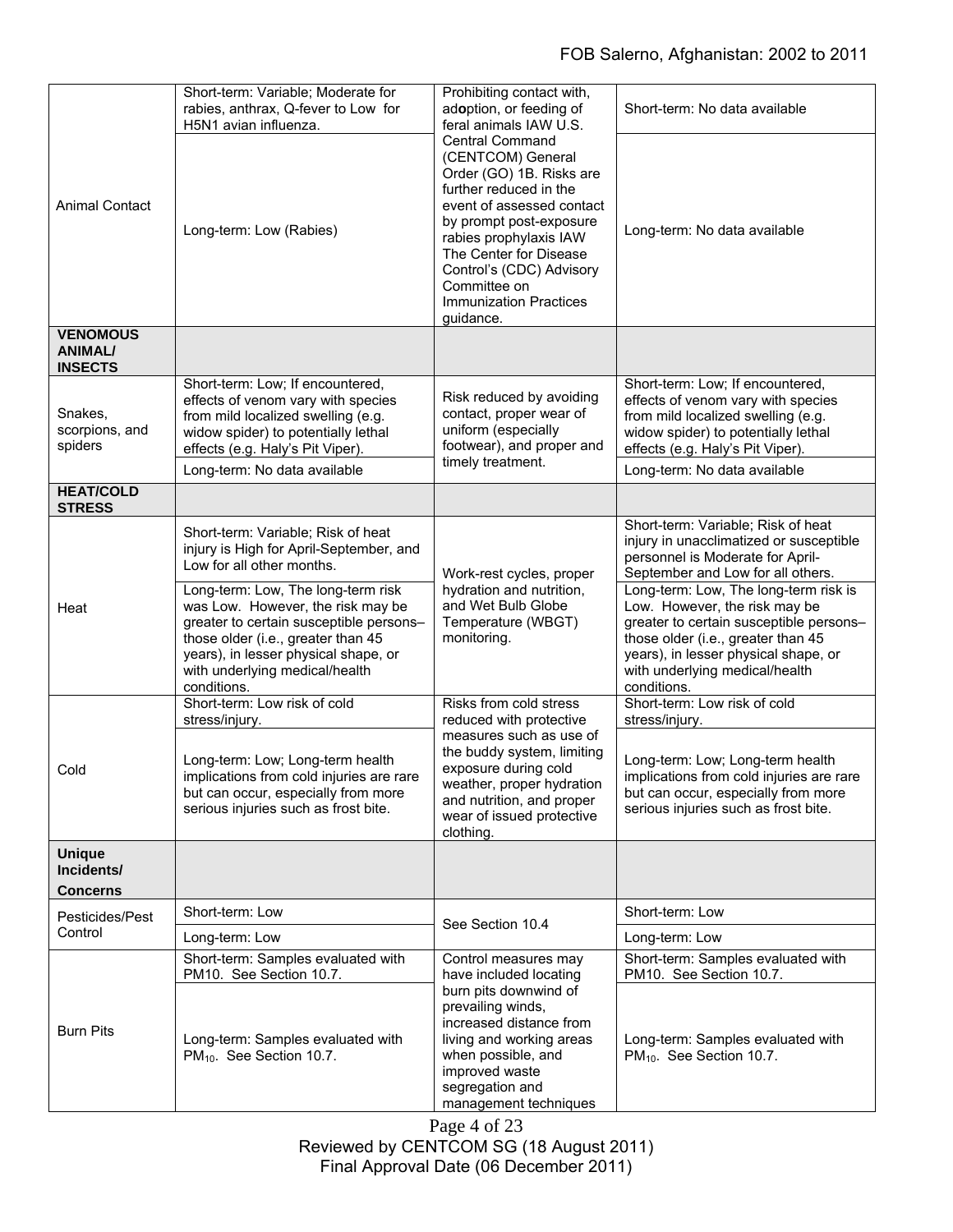<sup>1</sup>This Summary Table provides a qualitative estimate of population-based short- and long-term health risks associated with the occupational environment conditions at FOB Salerno. It does not represent an individual exposure profile. Actual individual exposures and health effects depend on many variables. For example, while a chemical may have been present in the environment, if a person did not inhale, ingest, or contact a specific dose of the chemical for adequate duration and frequency, then there may have been no health risk. Alternatively, a person at a specific location may have experienced a unique exposure which could result in a significant individual exposure. Any such person seeking medical care should have their specific exposure documented in an SF600.

<sup>2</sup> This assessment is based on specific environmental sampling data and reports obtained from 18 October 2002 through 29 March 2011. Sampling locations are assumed to be representative of exposure points for the camp population but may not reflect all the fluctuations in environmental quality or capture unique exposure incidents.

 $3$ This Summary Table is organized by major categories of identified sources of health risk. It only lists those sub-categories specifically identified and addressed at FOB Salerno. The health risks are presented as Low, Moderate, High or Extremely High for both acute and chronic health effects. The health risk level is based on an assessment of both the potential severity of the health effects that could be caused and probability of the exposure that would produce such health effects. Details can be obtained from the USAPHC/U.S. Army Institute of Public Health (AIPH). Where applicable, "None Identified" is used when though a potential exposure is identified, and no health risks of either a specific acute or chronic health effects are determined. More detailed descriptions of OEH exposures that are evaluated but determined to pose no health risk are discussed in the following sections of this report.

<sup>4</sup>Health risks in this Summary Table are based on quantitative surveillance thresholds (e.g. endemic disease rates; host/vector/pathogen surveillance) or screening levels, e.g. Military Exposure Guidelines (MEGs) for chemicals*.* Some previous assessment reports may provide slightly inconsistent health risk estimates because quantitative criteria such as MEGs may have changed since the samples were originally evaluated and/or because this assessment makes use of all historic site data while previous reports may have only been based on a select few samples.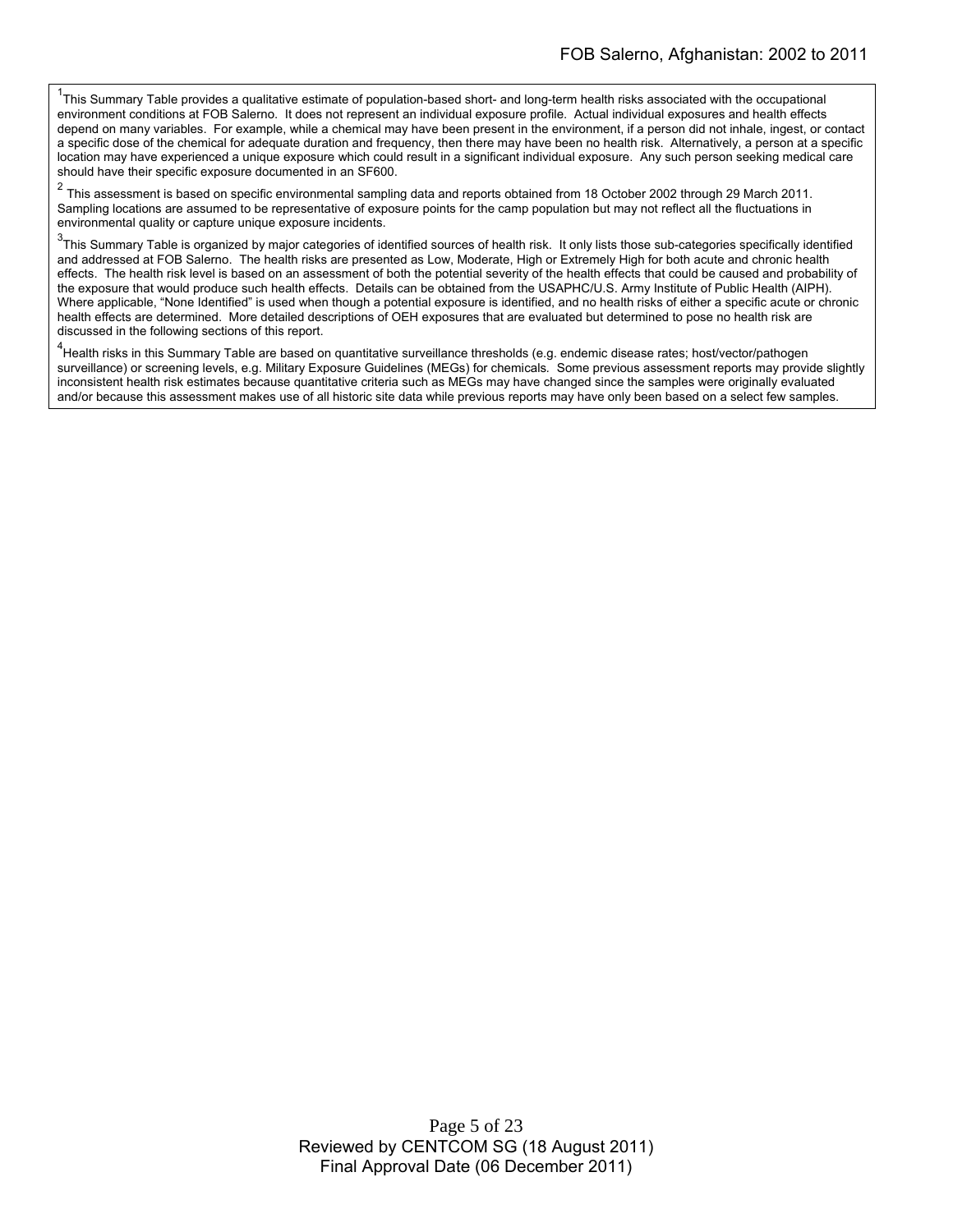# **1 Discussion of Health Risks at FOB Salerno, Afghanistan by Source**

The following sections provide additional information about the OEH conditions summarized above. All risk assessments were performed using the methodology described in the US Army Public Health Command Technical Guide 230, *Environmental Health Risk Assessment and Chemical Exposure Guidelines for Deployed Military Personnel* (USAPHC TG 230). All OEH risk estimates represent residual risk after accounting for preventive controls in place. Occupational exposures and exposures to endemic diseases are greatly reduced by preventive measures. For environmental exposures related to airborne dust, there are limited preventive measures available, and available measures have little efficacy in reducing exposure to ambient conditions.

# **2 Air**

# 2.1 Site-Specific Sources Identified

FOB Salerno is situated in a dusty semi-arid desert environment. Inhalational exposure to high levels of dust and particulate matter, such as during high winds or dust storms, may result in mild to more serious short-term health effects (e.g., eye, nose or throat and lung irritation) in some personnel. Additionally, certain subgroups of the deployed forces (e.g., those with pre-existing asthma/cardio pulmonary conditions) are at greatest risk of developing notable health effects.

# 2.2 Particulate matter

Particulate matter (PM) is a complex mixture of extremely small particles suspended in the air. The PM includes solid particles and liquid droplets emitted directly into the air by sources such as: power plants, motor vehicles, aircraft, generators, construction activities, fires, and natural windblown dust. The PM can include sand, soil, metals, volatile organic compounds (VOC), allergens, and other compounds such as nitrates or sulfates that are formed by condensation or transformation of combustion exhaust. The PM composition and particle size vary considerably depending on the source. Generally, PM of health concern is divided into two fractions:  $PM_{10}$ , which includes coarse particles with a diameter of 10 micrometers or less, and fine particles less than 2.5 micrometers ( $PM<sub>2.5</sub>$ ), which can reach the deepest regions of the lungs when inhaled. Exposure to excessive PM is linked to a variety of potential health effects.

# 2.3 Particulate matter, less than10 micrometers  $(PM_{10})$

2.3.1 Exposure Guidelines:

Short Term (24-hour)  $PM_{10}$  ( $\mu$ g/m<sup>3</sup>):

- 
- Marginal MEG = 420
- Critical MEG = 600

): Long-term PM<sub>10</sub> MEG ( $\mu$ g/m<sup>3</sup>):

Negligible  $MEG = 250$  Not defined and not available.

2.3.2 Sample data/Notes:

A total of 94 valid PM<sub>10</sub> air samples were collected from 2004 – 2011. The range of 24-hour PM<sub>10</sub> concentrations was 26 μg/m<sup>3</sup> – 910 μg/m<sup>3</sup> with an average concentration of 154 μg/m<sup>3</sup> (95% CI = 124 ug/m<sup>3</sup> – 158 ug/m<sup>3</sup>).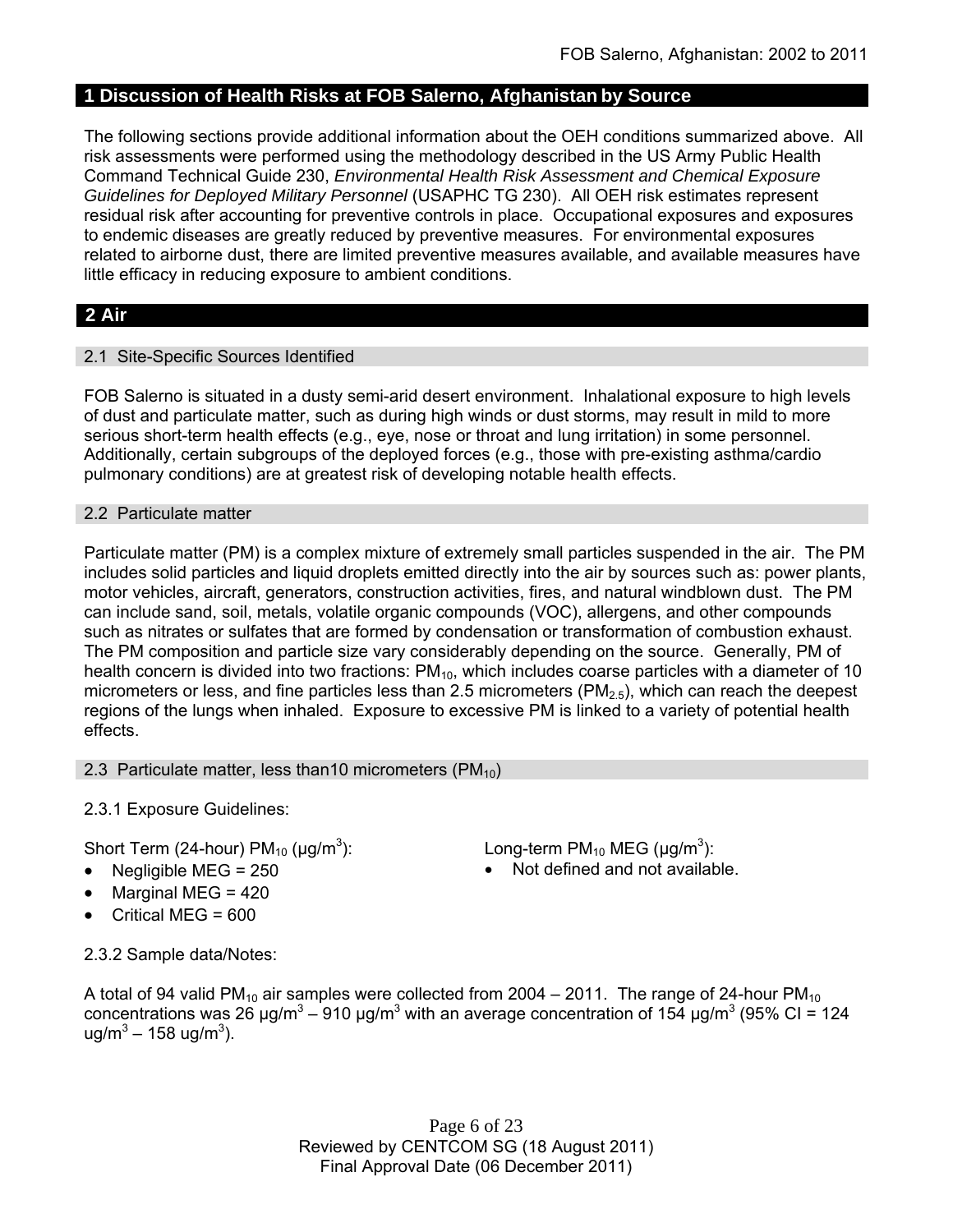# 2.3.3 Short-term health risks:

**Moderate:** The average  $PM_{10}$  concentration (154 ug/m<sup>3</sup>) was below the short-term  $PM_{10}$  negligible MEG of 250 ug/m<sup>3</sup> and is not considered a health hazard. The short-term PM<sub>10</sub> health risk assessment is Moderate based on peak PM<sub>10</sub> sample concentrations (910 ug/m<sup>3</sup>), and the likelihood of exposure at these hazard severity levels. According to the field data sheet, the sample for this unusually high  $PM_{10}$ concentration was taken during high winds on 13 June 2004. Therefore,  $PM_{10}$  is not expected to pose a short-term health risk to personnel on typical days, but high winds may increase the health risk level to Moderate. A Moderate health risk assessment is expected to have degraded mission capabilities in terms of the required mission standard and will result in reduced mission capability if hazards occur during the mission (TG 230 Table 3-2). Daily average health risk levels for  $PM_{10}$  show no hazard for 93%, low health risk for 5% and high health risk for 2% of the time. Confidence in the short-term  $PM_{10}$ health risk assessment is medium (Reference 9, Table 3-6).

For the highest observed  $PM_{10}$  sample concentration, the hazard severity was critical. During peak exposures at the critical hazard severity level most if not all personnel will experience very notable eye, nose, and throat irritation and respiratory effects. Visual acuity is impaired, as is overall aerobic capacity. Some personnel will not be able to perform assigned duties. Some lost-duty days are expected. Those with a history of asthma or cardiopulmonary disease will experience more severe symptoms. Conditions may also result in adverse, non-health related materiel/logistical impacts (Reference 9, Table 3-10).

2.3.4 Long-term health risk:

**Not Evaluated-no available health guidelines**. The U.S. Environmental Protection Agency (EPA) has retracted its long-term standard (national ambient air quality standards, NAAQS) for  $PM_{10}$  due to an inability to clearly link chronic health effects with chronic  $PM_{10}$  exposure levels.

# 2.4 Particulate Matter, less than 2.5 *micrometers* (PM<sub>2.5</sub>)

# 2.4.1 Exposure Guidelines:

Short Term (24-hour)  $PM<sub>2.5</sub>$  ( $\mu$ g/m<sup>3</sup>):

- Negligible MEG = 65 Negligible MEG = 15
- Marginal MEG =  $250$   $\bullet$  Marginal MEG =  $65$ .
- Critical MEG = 500

): Long-term (1year)  $PM_{2.5}$  MEGs ( $\mu$ g/m<sup>3</sup>):

- 
- 

2.4.2 Sample data/Notes:

A total of 62 valid PM<sub>2.5</sub> air samples were collected from 2009 to 2011. The range of 24-hour PM<sub>2.5</sub> concentrations was 11  $\mu$ g/m<sup>3</sup> – 267  $\mu$ g/m<sup>3</sup> with an average concentration of 68  $\mu$ g/m<sup>3</sup> (95% CI =  $54$ ug/m $^3$  – 69ug/m $^3$ ).

2.4.3 Short-term health risks:

Low: The short-term PM<sub>2.5</sub> health risk assessment is Low based on average and peak PM<sub>2.5</sub> sample concentrations, and the likelihood of exposure at these hazard severity levels. A Low health risk assessment is expected to have little or no impact on mission readiness (TG 230 Table 3-2). According to the field data sheet, the  $PM_{2.5}$  sample that recorded the peak concentration occurred on 14 July 2010 during a period of "big gusts of wind" which likely contributed to the high  $PM_{2.5}$  concentration. Daily

> Page 7 of 23 Reviewed by CENTCOM SG (18 August 2011) Final Approval Date (06 December 2011)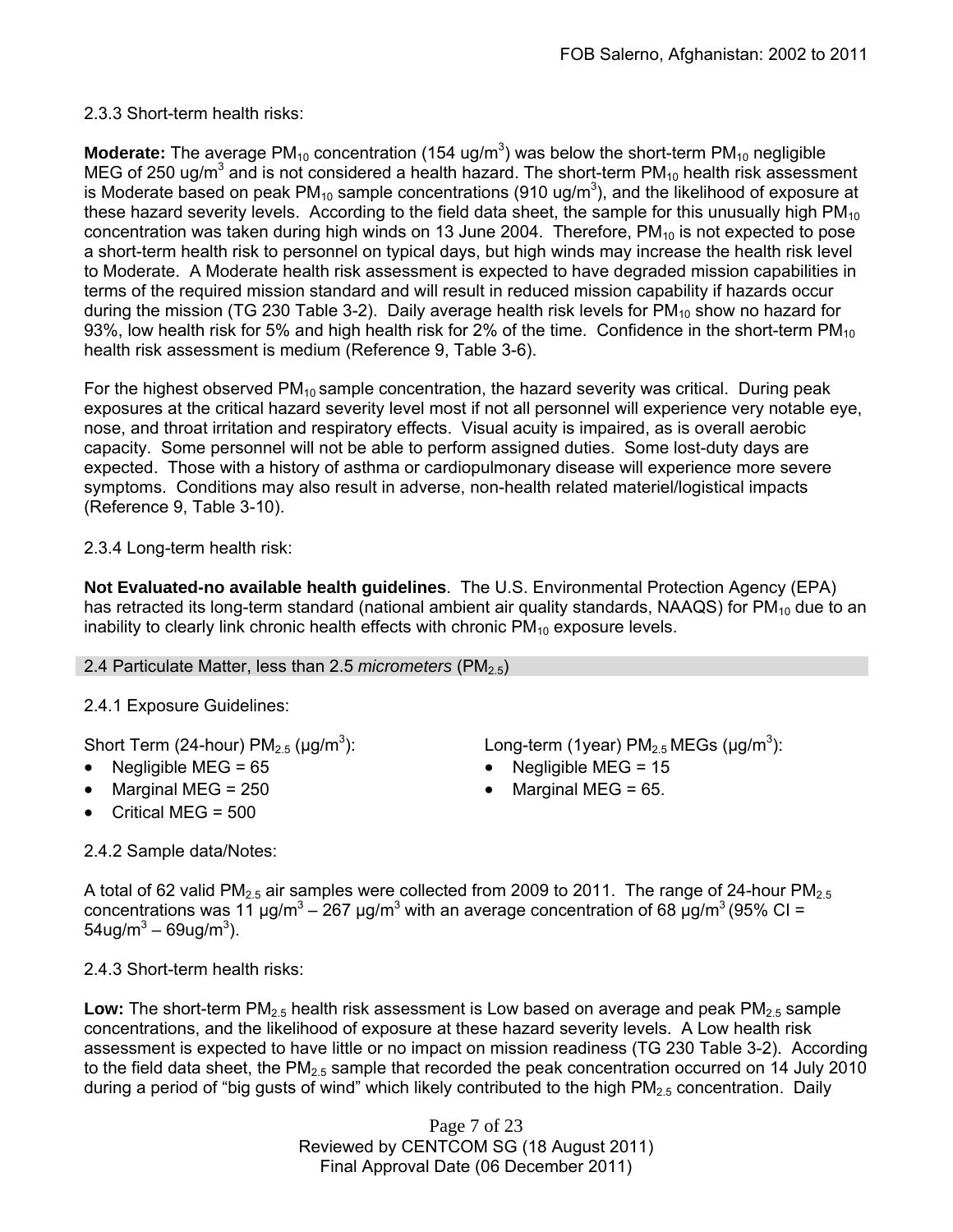average health risk levels for  $PM_{2.5}$  show no hazard for 52%, low health risk for 46% and moderate health risk for 2% of the time. Confidence in the short-term  $PM_{2.5}$  health risk assessment was medium (Reference 9, Table 3-6).

The hazard severity was negligible for average  $PM_{2.5}$  sample concentrations. The results indicate that a few personnel may experience notable eye, nose, and throat irritation; most personnel will experience only mild effects. Pre-existing health conditions (e.g., asthma, or cardiopulmonary diseases) may be exacerbated (Reference 9, Table 3-10).

For the highest observed  $PM<sub>2.5</sub>$  exposure, the hazard severity was marginal. During peak exposures at the marginal hazard severity level, a majority of personnel will experience notable eye, nose, and throat irritation and some respiratory effects. Some lost duty days are expected. Significant aerobic activity will increase health risk. Those with a history of asthma or cardiopulmonary disease are expected to experience increased symptoms (Reference 9, Table 3-10).

2.4.4 Long-term health risks:

**Moderate:** The long-term health risk assessment is Moderate based on average PM<sub>2.5</sub> concentration, and the likelihood of exposure at this hazard severity level. A Moderate health risk level suggests that long-term exposure to  $PM_{2.5}$  is expected to have limited future medical surveillance activities and related resources anticipated. (Reference 9, Table 3-3). Confidence in the long-term  $PM<sub>2.5</sub>$  health risk assessment is medium(Reference 9, Table 3-6).

The hazard severity was marginal (>65 ug/m<sup>3</sup>) for average PM<sub>2.5</sub> sample concentrations. The results suggest that with repeated exposures above the marginal hazard severity threshold, it is plausible that development of chronic health conditions such as reduced lung function or exacerbated chronic bronchitis, chronic obstructive pulmonary disease (COPD), asthma, atherosclerosis, or other cardiopulmonary diseases could occur in generally healthy troops. Those with a history of asthma or cardiopulmonary disease are considered to be at particular risk. This guideline is an uncertain screening value—it is not a known health effects concentration (Reference 9, Table 3-11).

2.5 Airborne Metals

2.5.1 Sample data/Notes:

A total of 97 valid PM<sub>10</sub> airborne metal samples were collected at FOB Salerno from 2004 to 2011.

2.5.2 Short-term health risks:

Low: Cadmium had a peak (0.065 ug/m<sup>3</sup>) sample concentration that exceeded the short-term 14 day negligible MEG (0.021 ug/m<sup>3</sup>). The short-term health risk assessment for PM<sub>10</sub> airborne cadmium sample concentrations is Low. Confidence in the health risk assessment is low (Reference 9, Table 3- 6).

2.5.3 Long-term health risks:

# **None identified based on the available sampling data.**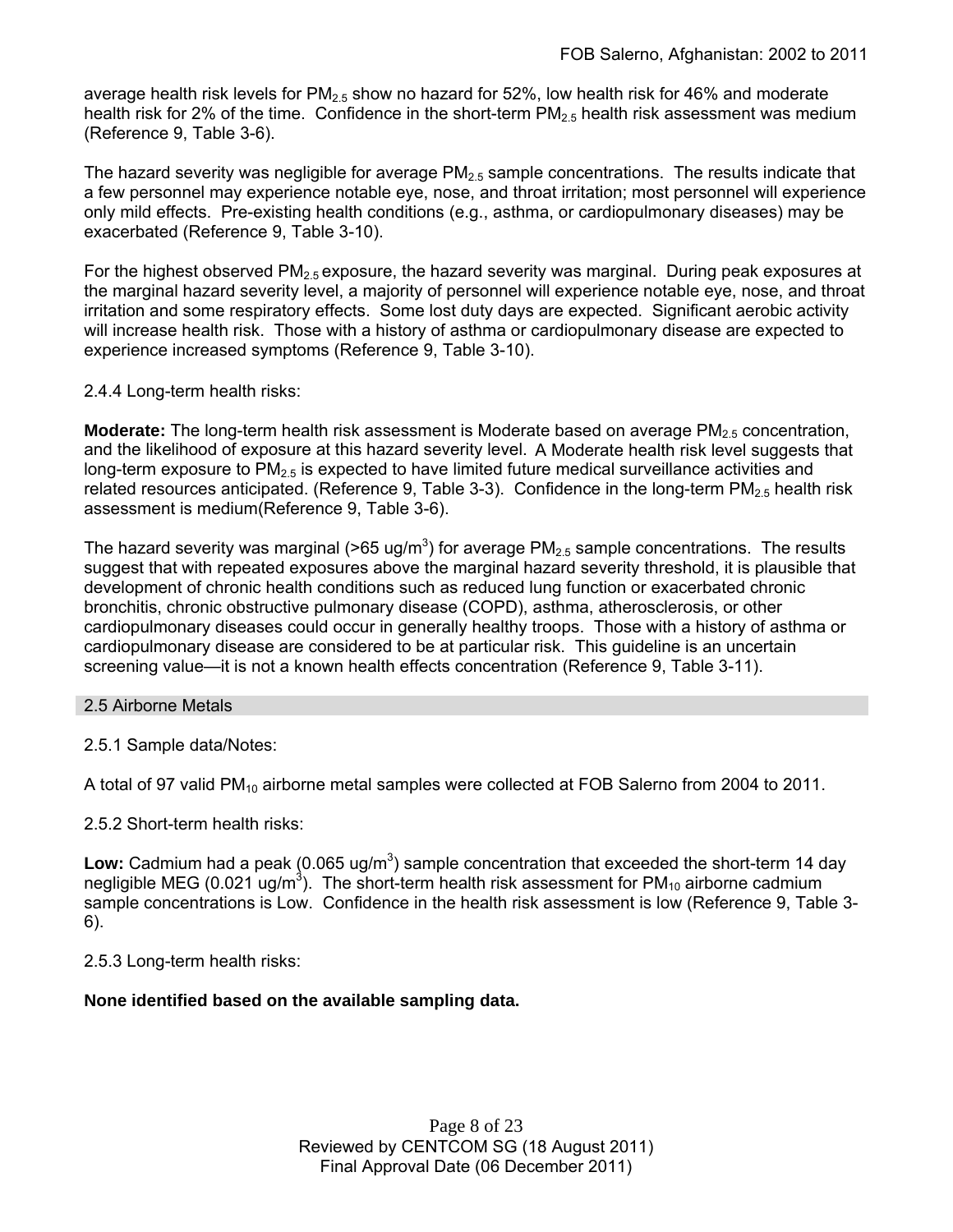# 2.6 Volatile Organic Compounds (VOC)

# 2.6.1 Sample data/Notes:

The health risk assessment is based on average and peak concentration of 18 valid volatile organic chemical (VOC) air samples collected from 2004 to 2007, and the likelihood of exposure. None of the analyzed VOC pollutants were found at concentrations above short or long-term MEGs.

2.6.2 Short and long-term health risks:

**None identified based on the available sampling data.** No parameters exceeded 1-year Negligible MEGs.

# **3 Soil**

# 3.1 Site-Specific Sources Identified

# 3.2 Sample data/Notes:

A total of 13 valid surface soil samples were collected from 2002 to 2010, to assess OEH health risk to deployed personnel. The primary soil contamination exposure pathways are dermal contact and dust inhalation. Typical parameters analyzed for included semi volatile organic compounds (SVOCs), heavy metals, polychlorinated biphenyls (PCBs), pesticides, herbicides. If the contaminant was known or suspected, other parameters may have been analyzed for (i.e. total petroleum hydrocarbons (TPH) and polycyclic aromatic hydrocarbons (PAH) near fuel spills). The percent of the population exposed to soil and associated dust in the sampled areas was > 75% for 4 samples, 50 – 75% for 1 sample, 25 <50% for 3 samples, 10 > 25% for 1 sample, and < 10% for 4 samples. For the risk assessment, personnel are assumed to remain at this location for 6 months to 1 year.

# *3.3 Short-term health risk:*

**Not an identified source of health risk**. Currently, sampling data for soil are not evaluated for short term (acute) health risks**.**

# *3.4 Long-term health risk:*

**None identified based on available sample data.** No parameters exceeded 1-year Negligible MEGs.

# **4 Water**

In order to assess the health risk to U.S. personnel from exposure to water in theater, the USAPHC identified the most probable exposure pathways. These are based on the administrative information provided on the field data sheets submitted with the samples taken over the time period being evaluated. Based on the information provided from the field, all samples for untreated water samples were associated with source water for treatment and no exposure pathways were associated with those samples. Therefore, untreated samples are not assessed as potential health hazards. It is assumed that 100% of all U.S. personnel at FOB Salerno will be directly exposed to reverse osmosis water purification unit (ROWPU) treated and disinfected fresh bulk water, since this classification of water is primarily used for personal hygiene, showering, cooking, and for use at vehicle wash racks. Field data sheets indicate that bottled water is the only approved source of drinking water.

> Page 9 of 23 Reviewed by CENTCOM SG (18 August 2011) Final Approval Date (06 December 2011)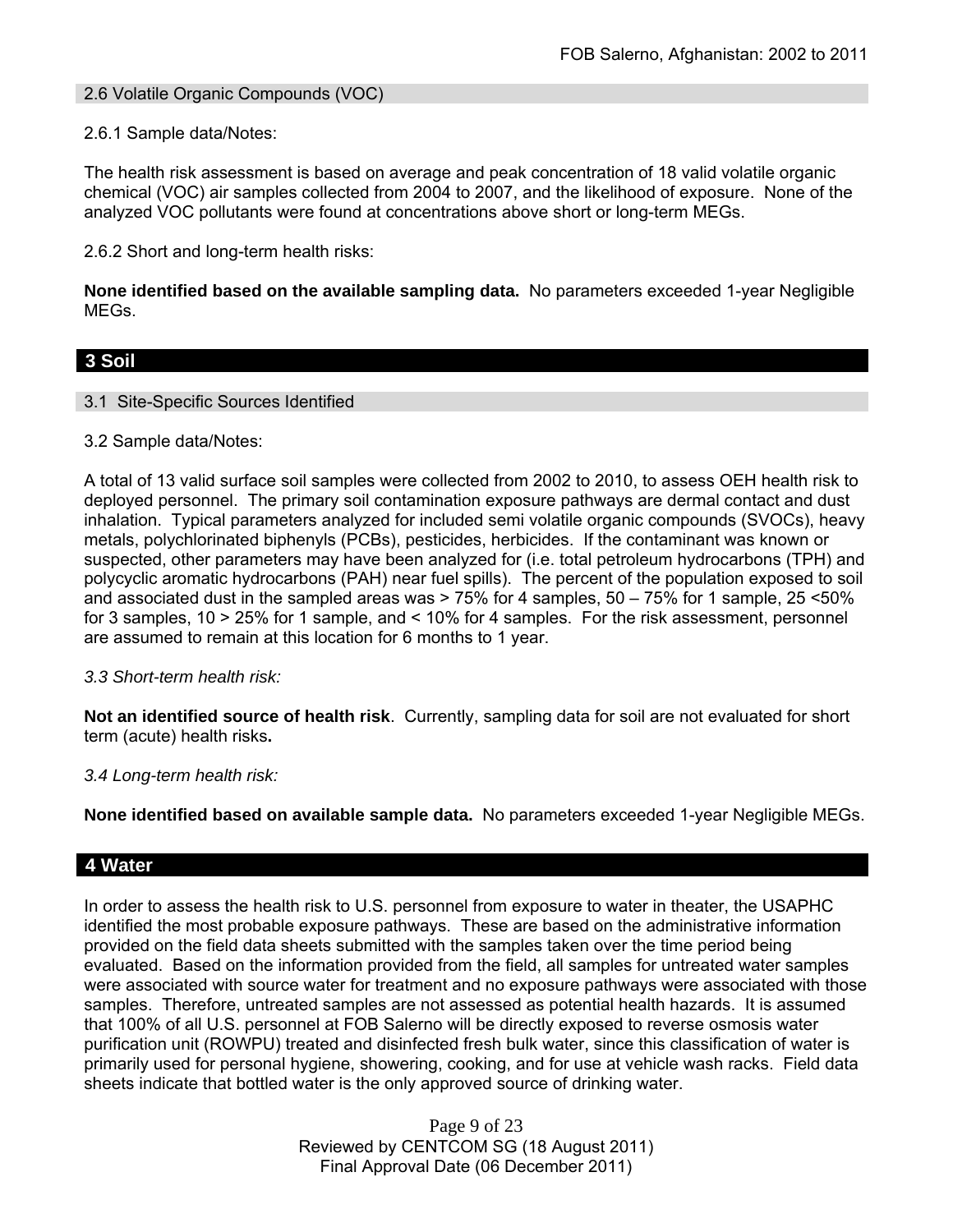# 4.1 Drinking Water: Bottled or Packaged Water

# 4.1.1 Site-Specific Sources Identified

There were multiple bottled water brands sampled at FOB Salerno. These samples included Kinley, Tanuf, Masafi and Oasis brands of bottled water.

# 4.1.2 Sample data/Notes:

To assess the potential for adverse health effects to troops, the following assumptions were made about dose and duration: A conservative (protective) assumption was that personnel routinely ingested 15 L/day of bottled water for up to 365 days (1-year). It was further assumed that control measures were not used. A total of 4 valid bottled water samples were collected in 2006 and 2008.

#### 4.1.3 Short-term and long-term health risk:

**None identified based on available sample data.** All collected samples were below the short and long-term Negligible MEGs. Confidence in the health risk assessment is low because of small sample size (Reference 9, Table 3-6).

#### 4.2 Non-Drinking Water: Disinfected

#### 4.2.1 Site-Specific Sources Identified

Although the primary route of exposure for most microorganisms is ingestion of contaminated water, dermal exposure to some microorganisms, chemicals, and biologicals may also cause adverse health effects. Complete exposure pathways would include drinking, brushing teeth, personal hygiene, cooking, providing medical and dental care using a contaminated water supply or during dermal contact at vehicle or aircraft wash racks.

# 4.2.2 Sample data/Notes:

To assess the potential for adverse health effects to troops the following assumptions were made about dose and duration: All U.S. personnel at this location were expected to remain at this site for approximately 1 year. A conservative (protective) assumption is that personnel routinely consumed less than 5L/day of non-drinking water for up to 365 days (1-year). It is further assumed that control measures and/or personal protective equipment were not used. A total of 8 disinfected bulk water (Non-Drinking) samples from 2004 to 2009 were evaluated for this health risk assessment. No chemicals were detected at levels above the short or long-term MEGs.

# 4.2.3 Short and long-term health risks:

**None identified based on available sample data.** All collected samples were below the short and long-term Negligible MEGs.

> Page 10 of 23 Reviewed by CENTCOM SG (18 August 2011) Final Approval Date (06 December 2011)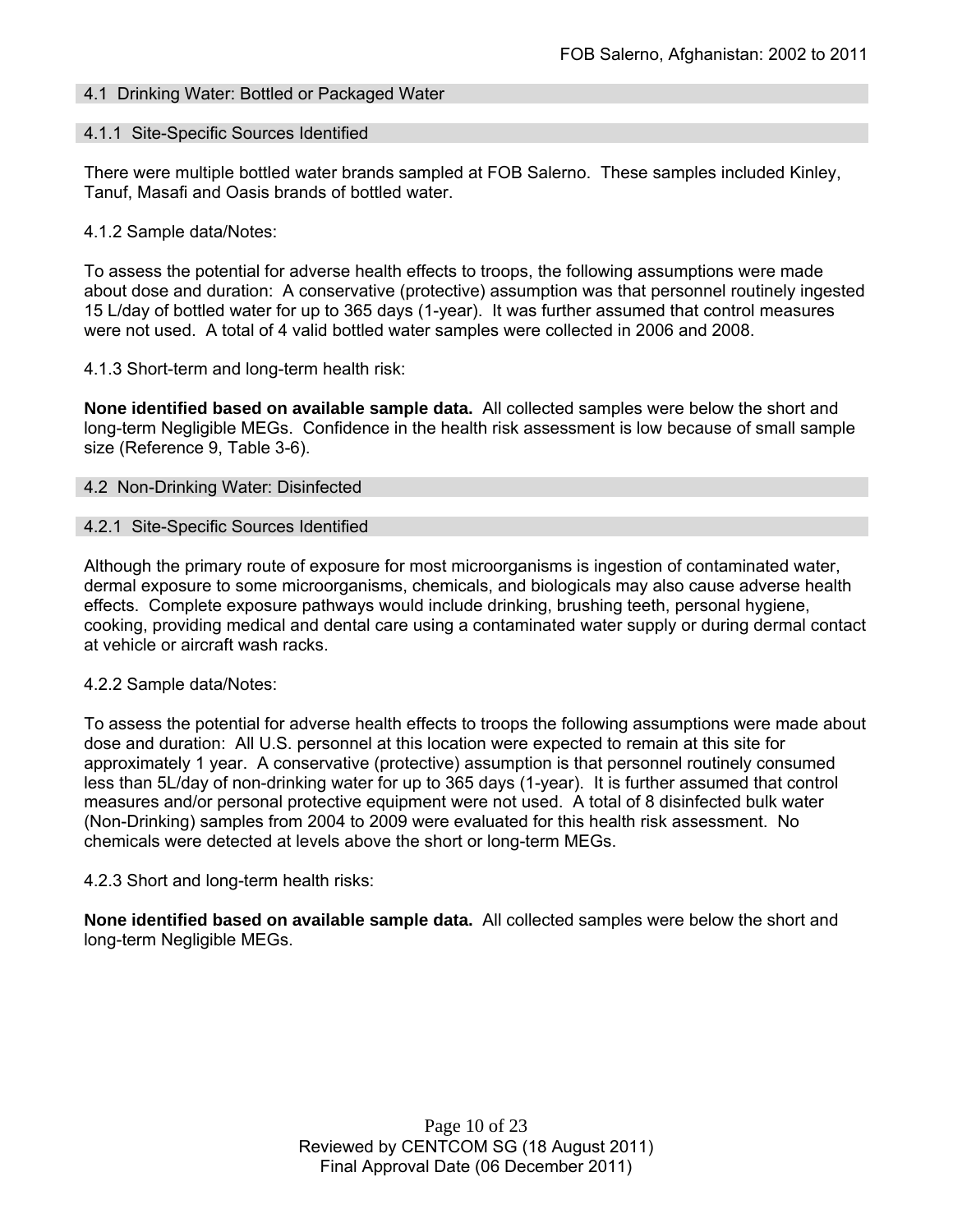# **5 Military Unique**

# 5.1 Chemical Biological, Radiological Nuclear (CBRN) Weapons

No specific hazard sources were documented in the Defense Occupational and Environmental Health Readiness System (DOEHRS), or the Military Environmental Surveillance Library (MESL) from 18 October 2002 through 29 March 2011.

#### 5.2 Depleted Uranium (DU)

No specific hazard sources were documented in the DOEHRS, or MESL from 18 October 2002 through 29 March 2011.

#### 5.3 Ionizing Radiation

No specific hazard sources were documented in the DOEHRS, or MESL from 18 October 2002 through 29 March 2011.

#### 5.4 Non-Ionizing Radiation

No specific hazard sources were documented in the DOEHRS, or MESL from 18 October 2002 through 29 March 2011.

# **6 Endemic Diseases**

This document lists the endemic diseases reported in the region, its specific health risks and severity and general health information about the diseases. CENTCOM Modification (MOD) 11 (Reference 11) lists deployment requirements, to include immunizations and chemoprophylaxis, in effect during the timeframe of this POEMS.

#### 6.1 Foodborne and Waterborne Diseases

Food borne and waterborne diseases in the area are transmitted through the consumption of local food and water. Local unapproved food and water sources (including ice) are heavily contaminated with pathogenic bacteria, parasites, and viruses to which most U.S. Service Members have little or no natural immunity. Effective host nation disease surveillance does not exist within the country. Only a small fraction of diseases are identified or reported in host nation personnel. Diarrheal diseases are expected to temporarily incapacitate a very high percentage of U.S. personnel within days if local food, water, or ice is consumed. Hepatitis A and typhoid fever infections typically cause prolonged illness in a smaller percentage of unvaccinated personnel. Vaccinations are required for DoD personnel and contractors. In addition, although not specifically assessed in this document, significant outbreaks of viral gastroenteritis (e.g., norovirus) and food poisoning (e.g., *Bacillus cereus*, *Clostridium perfringens*, *Staphylococcus*) may occur. Key disease risks are summarized below:

Mitigation strategies were in place and included consuming food and water from approved sources, vaccinations (when available), frequent hand washing and general sanitation practices.

# 6.1.1 Diarrheal diseases (bacteriological)

**High, mitigated to Low**: Diarrheal diseases are expected to temporarily incapacitate a very high percentage of personnel (potentially over 50% per month) within days if local food, water, or ice is consumed. Field conditions (including lack of hand washing and primitive sanitation) may facilitate

> Page 11 of 23 Reviewed by CENTCOM SG (18 August 2011) Final Approval Date (06 December 2011)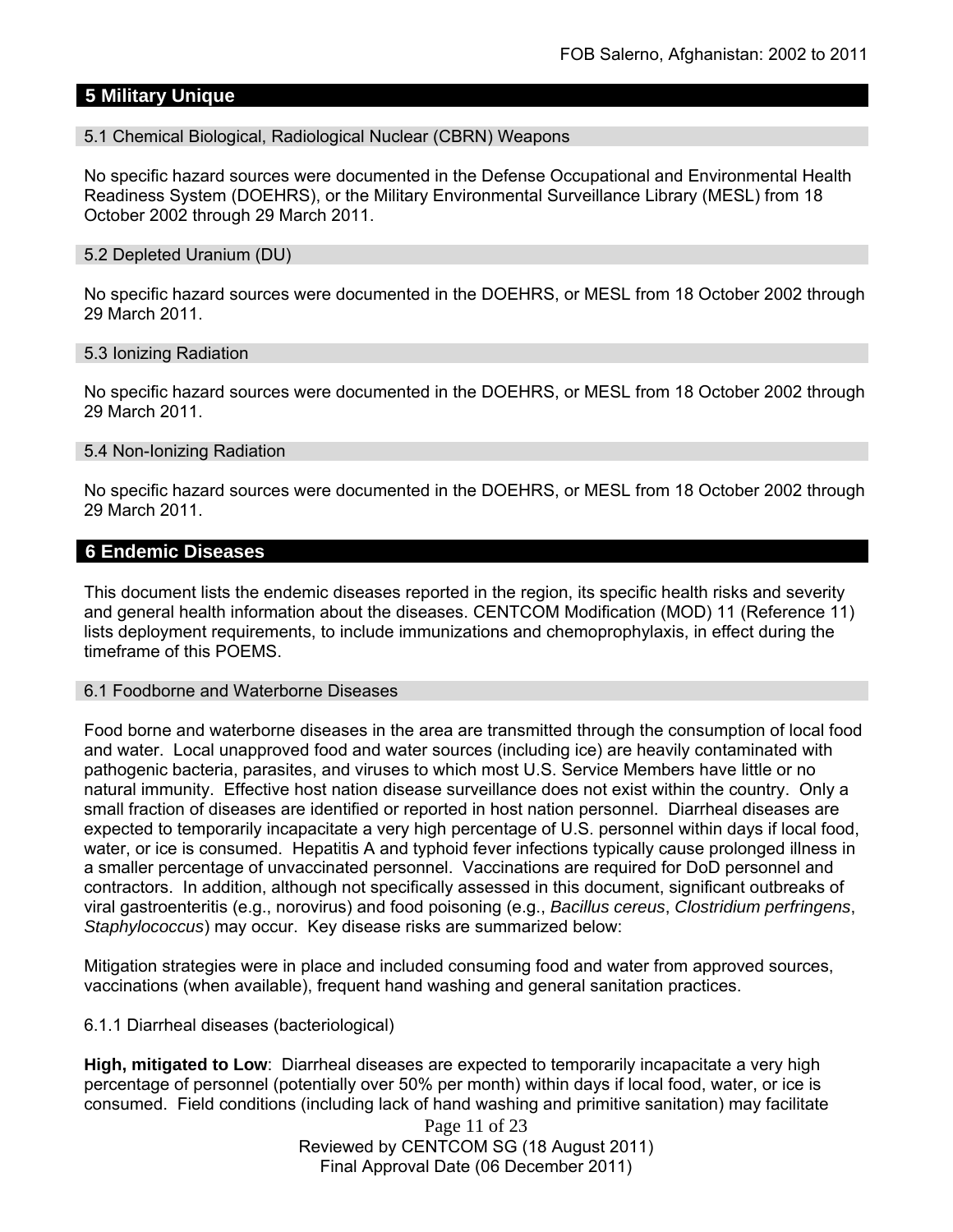person-to-person spread and epidemics. Typically mild disease treated in outpatient setting; recovery and return to duty in less than 72 hours with appropriate therapy. A small proportion of infections may require greater than 72 hours limited duty, or hospitalization.

# 6.1.2 Hepatitis A, typhoid/paratyphoid fever, and diarrhea-protozoal

**High, mitigated to Low**: Unmitigated health risk to U.S. personnel is high year round for hepatitis A and typhoid/paratyphoid fever, and Moderate for diarrhea-protozoal. Mitigation was in place to reduce the risks to low. Hepatitis A, typhoid/paratyphoid fever, and diarrhea-protozoal disease may cause prolonged illness in a small percentage of personnel (less than 1% per month). Although much rarer, other potential diseases in this area that are also considered a Moderate risk include: hepatitis E, diarrhea-cholera, and brucellosis.

# *6.1.3 Short-term Health Risks:*

**Low**: The overall unmitigated short-term risk associated with food borne and waterborne diseases are considered High (bacterial diarrhea, hepatitis A, typhoid/paratyphoid fever) to Moderate (diarrheacholera, diarrhea-protozoal, brucellosis) to Low (hepatitis E) if local food or water is consumed. Preventive Medicine measures reduced the risk to Low. Confidence in the health risk estimate is high.

# *6.1.4 Long-term Health Risks:*

# **None identified based on available data.**

# 6.2 Arthropod Vector-Borne Diseases

During the warmer months, the climate and ecological habitat support populations of arthropod vectors, including mosquitoes, ticks, mites, and sandflies. Significant disease transmission is sustained countrywide, including urban areas. Malaria, the major vector-borne health risk in Afghanistan, is capable of debilitating a high percentage of personnel for up to a week or more. Mitigation strategies were in place and included proper wear of treated uniforms, application of repellent to exposed skin, and use of bed nets and chemoprophylaxis (when applicable). Additional methods included the use of pesticides, reduction of pest/breeding habitats, and engineering controls.

# *6.2.1 Malaria*

**High, mitigated to Low:** Potential unmitigated risk to U.S. personnel is High during warmer months (typically April through November) but reduced to low with mitigation measures. Malaria incidents are often associated with the presence of agriculture activity, including irrigation systems and standing water, which provide breeding habitats for vectors. A small number of cases may occur among personnel exposed to mosquito (Anopheles spp.) bites. Malaria incidents may cause debilitating febrile illness typically requiring 1 to 7 days of inpatient care, followed by return to duty. Severe cases may require intensive care or prolonged convalescence.

# *6.2.2 Leishmaniasis*

**Moderate, mitigated to Low**: The disease risk is Moderate during the warmer months when sandflies are most prevalent, but reduced to low with mitigation measures. Leishmaniasis is transmitted by sand flies. There are two forms of the disease; cutaneous (acute form) and visceral (a more latent form of the disease). The leishmaniasis parasites may survive for years in infected individuals and this infection may go unrecognized by physicians in the U.S. when infections become symptomatic years later. Cutaneous infection is unlikely to be debilitating, though lesions may be disfiguring. Visceral

> Page 12 of 23 Reviewed by CENTCOM SG (18 August 2011) Final Approval Date (06 December 2011)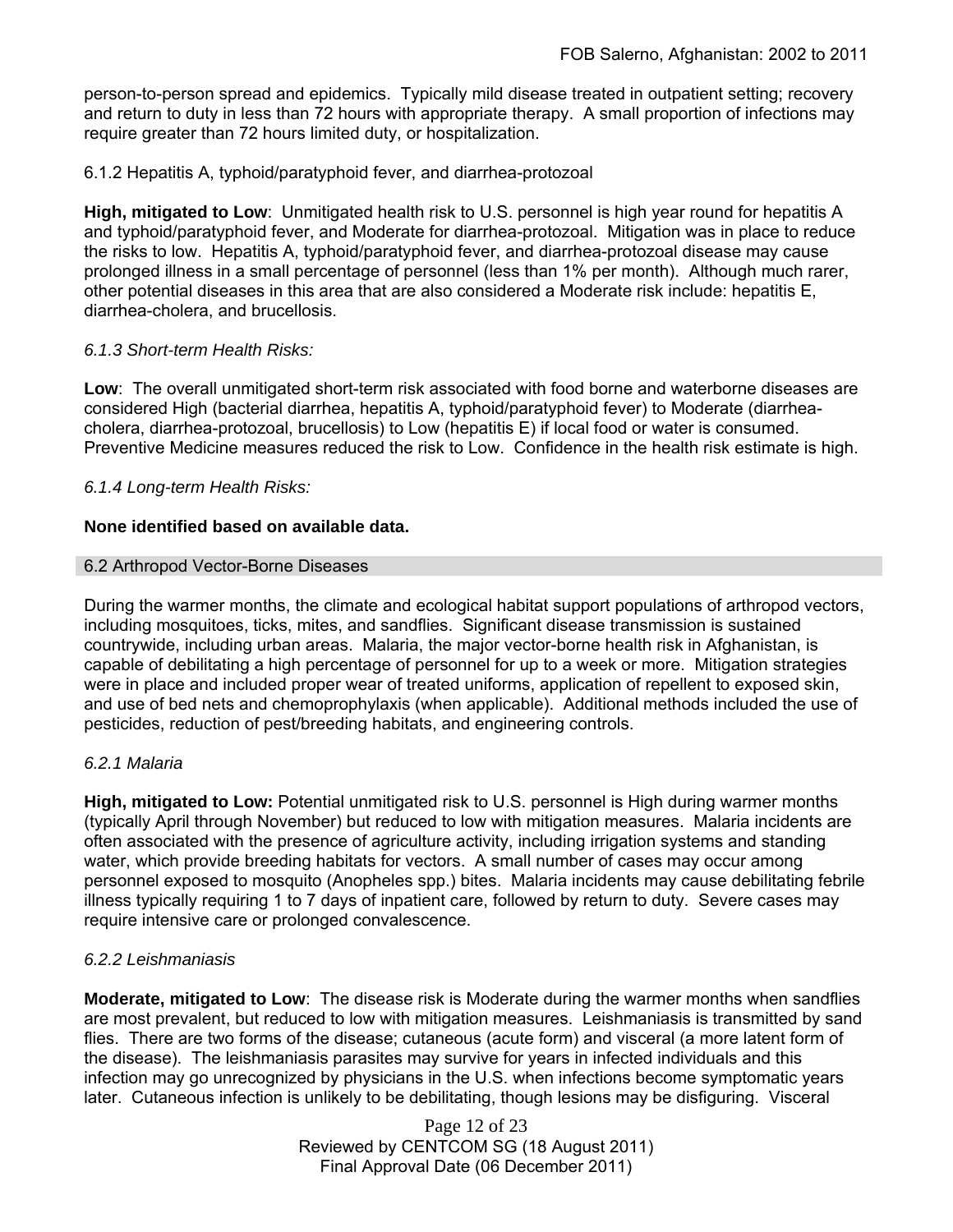leishmaniasis disease can cause severe febrile illness which typically requires hospitalization with convalescence over 7 days.

# *6.2.3 Crimean-Congo hemorrhagic fever*

**Moderate, mitigated to Low**: Unmitigated risk is moderate, but reduced to low with mitigation measures. Crimean-Congo hemorrhagic fever occurs in rare cases (less than 0.1% per month attack rate in indigenous personnel) and is transmitted by tick bites or occupational contact with blood or secretions from infected animals. The disease typically requires intensive care with fatality rates from 5% to 50%.

# *6.2.4 Sandfly fever*

**Moderate, mitigated to Low**: Sandfly fever has a Moderate risk with potential disease rates from 1% to 10% per month under worst case conditions. Mitigation measures reduced the risk to low. The disease is transmitted by sandflies and occurs more commonly in children though adults are still at risk. Sandfly fever disease typically resulted in debilitating febrile illness requiring 1 to 7 days of supportive care followed by return to duty.

# *6.2.5 Plague*

**Low:** Potential health risk to U.S. personnel is Low year round. Bubonic plague typically occurred as sporadic cases among people who come in contact with wild rodents and their fleas during work, hunting, or camping activities. Outbreaks of human plague are rare and typically occur in crowded urban settings associated with large increases in infected commensal rats (*Rattus rattus*) and their flea populations. Some untreated cases of bubonic plague may develop into secondary pneumonic plague. Respiratory transmission of pneumonic plague is rare but has the potential to cause significant outbreaks. Close contact is usually required for transmission. In situations where respiratory transmission of plague is suspected, weaponized agent must be considered. Extremely rare cases (less than 0.01% per month attack rate) could occur. Incidence could result in potentially severe illness which may require more than 7 days of hospitalization and convalescence.

# *6.2.6 Typhus-miteborne (scrub typhus)*

**Moderate, mitigated to Low:** Potential health risk to U.S. personnel is Moderate during warmer months (typically March through November) when vector activity is highest. Mitigation measures reduced the risk to low. Mite-borne typhus is a significant cause of febrile illness in local populations with rural exposures in areas where the disease is endemic. Large outbreaks have occurred when non-indigenous personnel such as military forces enter areas with established local transmission. The disease is transmitted by the larval stage of trombiculid mites (chiggers), which are typically found in areas of grassy or scrubby vegetation, often in areas which have undergone clearing and regrowth. Habitats may include sandy beaches, mountain deserts, cultivated rice fields, and rain forests. Although data are insufficient to assess potential disease rates, attack rates can be very high (over 50%) in groups of personnel exposed to heavily infected "mite islands" in focal areas. The disease can cause debilitating febrile illness typically requiring 1 to 7 days of inpatient care, followed by return to duty.

# *6.2.7 West Nile fever*

**Low**: West Nile fever is present. The disease is maintained by the bird population and transmitted to humans via mosquito vector. Typically, infections in young, healthy adults were asymptomatic although

> Page 13 of 23 Reviewed by CENTCOM SG (18 August 2011) Final Approval Date (06 December 2011)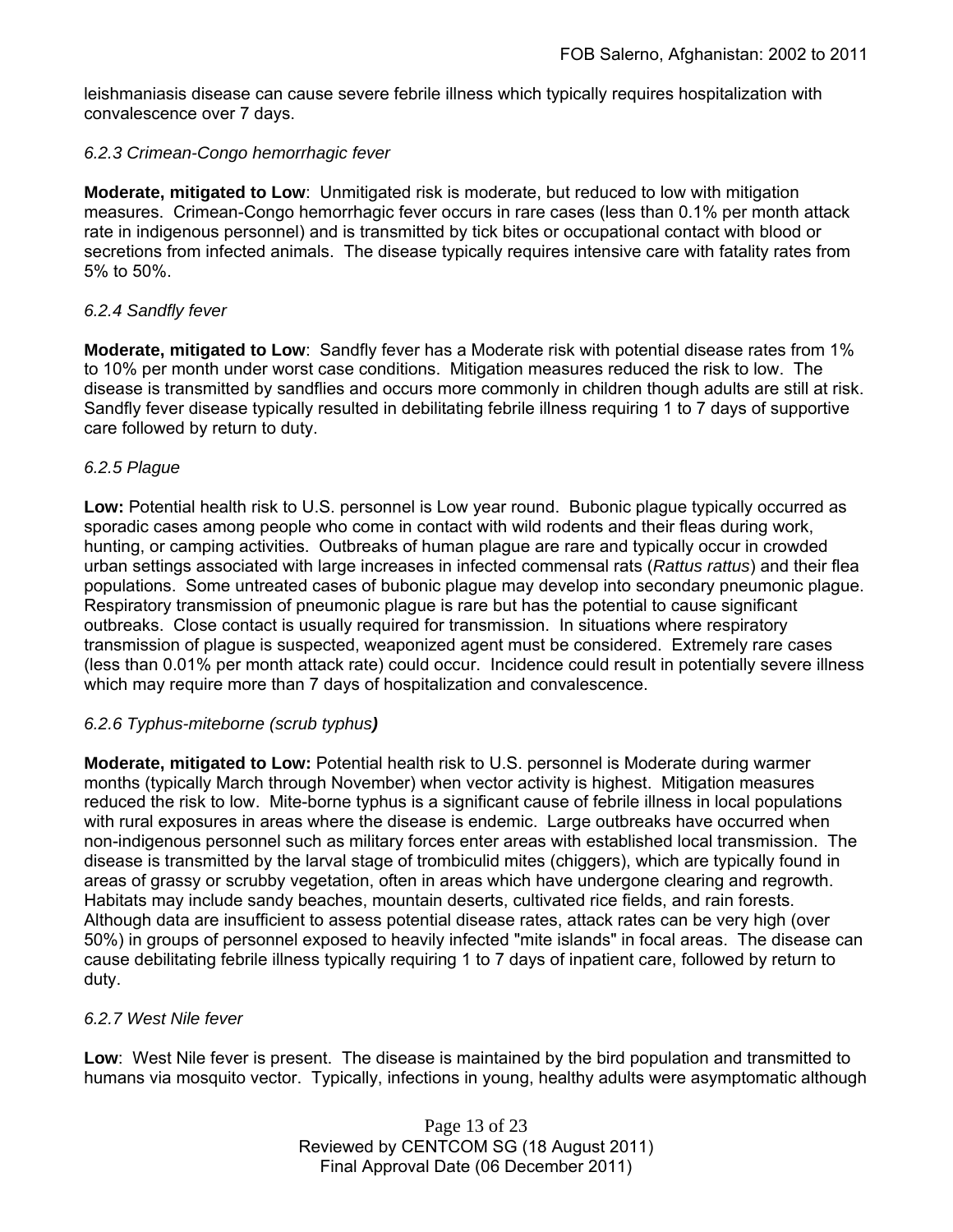fever, headache, tiredness, body aches (occasionally with a skin rash on trunk of body), and swollen lymph glands can occurred. This disease is associated with a low risk estimate.

# *6.2.9 Short -term health risks:*

**Low:** The unmitigated health risk estimate is High for malaria (infection rate of less than 1% per month), Moderate for leishmaniasis-cutaneous (acute), Crimean-Congo hemorrhagic fever, sandfly fever, typhus-miteborne; and Low for, the plague and West Nile fever. Health risk is reduced to low by proper wear of the uniform, application of repellent to exposed skin, and appropriate chemoprophylaxis. Confidence in health risk estimate was high.

# *6.2.10 Long-term health risks:*

**Low:** The unmitigated risk is moderate for leishmaniasis-visceral (chronic). Risk is reduced to Low by proper wear of the uniform and application of repellent to exposed skin. Confidence in the risk estimate is high.

# 6.3 Water Contact Diseases

Operations or activities that involve extensive water contact may result in personnel being temporarily debilitated with leptospirosis in some locations. Leptospirosis health risk typically increases during flooding. In addition, although not specifically assessed in this document, bodies of surface water are likely to be contaminated with human and animal waste. Activities such as wading or swimming may result in exposures to enteric diseases such as diarrhea and hepatitis via incidental ingestion of water. Prolonged water contact also may lead to the development of a variety of potentially debilitating skin conditions such as bacterial or fungal dermatitis. Mitigation strategies were in place and included avoiding water contact and recreational water activities, proper wear of uniform (especially footwear), and protective coverings for cuts/abraded skin.

# *6.3.1 Leptospirosis*

**Moderate, mitigated to Low**: Human infections occur seasonally (typically April through November) through exposure to water or soil contaminated by infected animals and is associated with wading, and swimming in contaminated, untreated open water. The occurrence of flooding after heavy rainfall facilitates the spread of the organism because as water saturates the environment leptospirosis present in the soil passes directly into surface waters. Leptospirosis can enter the body through cut or abraded skin, mucous membranes, and conjunctivae. Infection may also occur from ingestion of contaminated water. The acute, generalized illness associated with infection may mimic other tropical diseases (for example, dengue fever, malaria, and typhus), and common symptoms include fever, chills, myalgia, nausea, diarrhea, cough, and conjunctival suffusion. Manifestations of severe disease can include jaundice, renal failure, hemorrhage, pneumonitis, and hemodynamic collapse. Recreational activities involving extensive water contact may result in personnel being temporarily debilitated with leptospirosis. Incidence could result in debilitating febrile illness typically requiring 1 to 7 days of inpatient care, followed by return to duty; some cases may require prolonged convalescence. This disease is associated with a Moderate health risk estimate.

# *6.3.2 Short-term health risks:*

**Low:** Unmitigated Health risk of leptospirosis is Moderate during warmer months. Mitigation measures reduce the risk to Low. Confidence in the health risk estimate is high.

> Page 14 of 23 Reviewed by CENTCOM SG (18 August 2011) Final Approval Date (06 December 2011)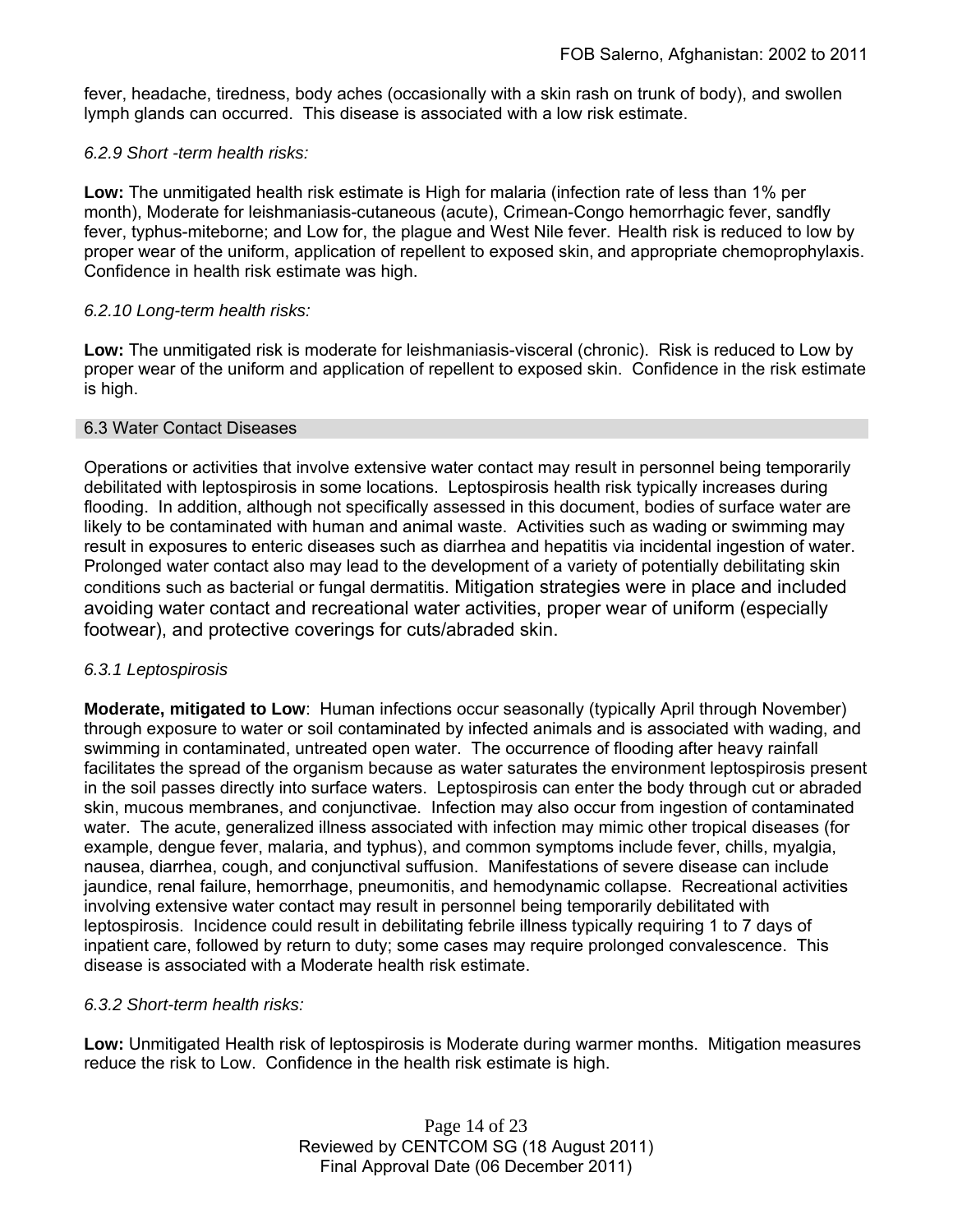# *6.3.3 Long-term health risks:*

# **None identified based on available data.**

# 6.4 Respiratory Diseases

Although not specifically assessed in this document, deployed U.S. forces may be exposed to a wide variety of common respiratory infections in the local population. These include influenza, pertussis, viral upper respiratory infections, viral and bacterial pneumonia, and others. The U.S. military populations living in close-quarter conditions are at risk for substantial person-to-person spread of respiratory pathogens. Influenza is of particular concern because of its ability to debilitate large numbers of unvaccinated personnel for several days. Mitigation strategies were in place and included routine medical screenings, vaccination, enforcing minimum space allocation in housing units, implementing head-to-toe sleeping in crowded housing units, implementation of proper personal protective equipment (PPE) when necessary for healthcare providers and detention facility personnel.

# *6.4.1 Tuberculosis (TB)*

**Moderate, mitigated to Low:** Potential health risk to U.S. personnel is Moderate, mitigated to Low, year round. Transmission typically requires close and prolonged contact with an active case of pulmonary or laryngeal TB, although it also can occur with more incidental contact. The Army Surgeon General has defined increased risk in deployed Soldiers as indoor exposure to locals or third country nationals of greater than one hour per week in a highly endemic active TB region. Additional mitigation included active case isolation in negative pressure rooms, where available.

# *6.4.2 Meningococcal meningitis*

**Low:** Meningococcal meningitis poses a Low risk and is transmitted from person to person through droplets of respiratory or throat secretions. Close and prolonged contact facilitates the spread of this disease. Meningococcal meningitis is potentially a very severe disease typically requiring intensive care; fatalities may occur in 5-15% of cases.

# *6.4.3 Short-term health risks:*

**Low:** Moderate (TB) to Low (for meningococcal meningitis). Overall risk was reduced to Low with mitigation measures. Confidence in the health risk estimate is high.

# *6.4.4 Long-term health risks:*

**None identified based on available data.** Tuberculosis is evaluated as part of the post deployment health assessment (PDHA). A TB skin test is required post-deployment if potentially exposed and is based upon individual service policies.

# 6.5 Animal-Contact Diseases

# *6.5.1 Rabies*

**Moderate, mitigated to Low:** Rabies posed a year-round moderate risk. Occurrence in local animals was well above U.S. levels due to the lack of organized control programs. Dogs are the primary reservoir of rabies in Afghanistan, and a frequent source of human exposure. Rabies is transmitted by exposure to the virus-laden saliva of an infected animal, typically through bites, but could occur from scratches contaminated with the saliva. A U.S. Army Soldier stationed in Afghanistan died of rabies on

> Page 15 of 23 Reviewed by CENTCOM SG (18 August 2011) Final Approval Date (06 December 2011)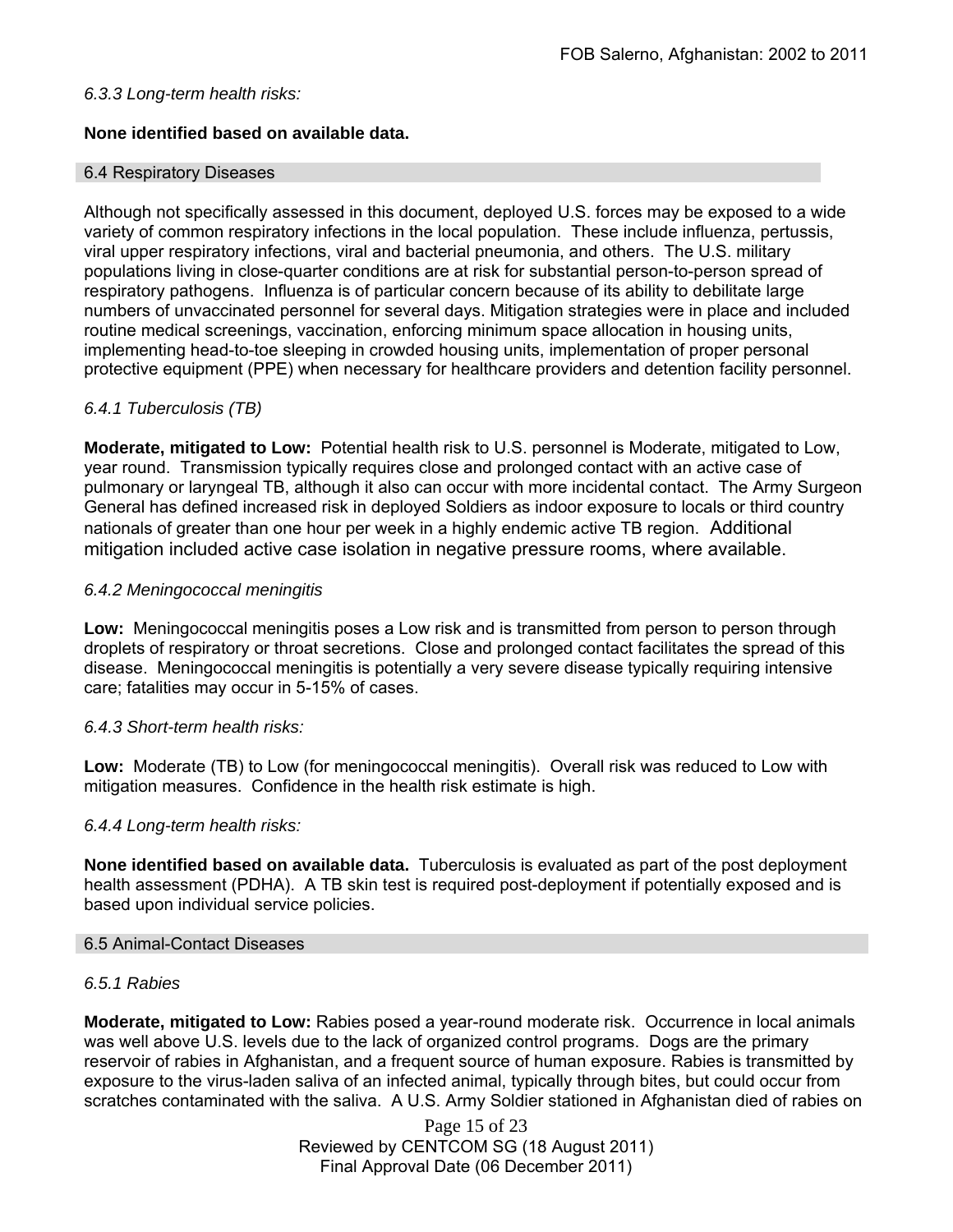31 August 2011 (Reference 12). Laboratory results indicated the Soldier was infected from contact with a dog while deployed. Although the vast majority (>99%) of persons who develop rabies disease will do so within a year after a risk exposure, there have been rare reports of individuals presenting with rabies disease up to six years or more after their last known risk exposure. Mitigation strategies included command emphasis of CENTCOM GO 1B, reduction of animal habitats, active pest management programs, and timely treatment of feral animal scratches/bites.

# *6.5.2 Anthrax*

**Low:** Anthrax cases are rare in indigenous personnel, and pose a Low risk to U.S. personnel. Anthrax is a naturally occurring infection; cutaneous anthrax is transmitted by direct contact with infected animals or carcasses, including hides. Eating undercooked infected meat may result in contracting gastrointestinal anthrax. Pulmonary anthrax is contracted through inhalation of spores and is extremely rare. Mitigation measures included consuming approved food sources, proper food preparation and cooking temperatures, avoidance of animals and farms, dust abatement when working in these areas, vaccinations, and proper PPE for personnel working with animals.

# *6.5.3 Q-Fever*

**Moderate, mitigated to Low:** Potential health risk to U.S. personnel is Moderate, but mitigated to Low, year round. Rare cases are possible among personnel exposed to aerosols from infected animals, with clusters of cases possible in some situations. Significant outbreaks (affecting 1-50%) can occur in personnel with heavy exposure to barnyards or other areas where animals are kept. Unpasteurized milk may also transmit infection. The primary route of exposure is respiratory, with an infectious dose as low as a single organism. Incidence could result in debilitating febrile illness, sometimes presenting as pneumonia, typically requiring 1 to 7 days of inpatient care followed by return to duty. Mitigation strategies in place as listed in paragraph 6.5.2 except for vaccinations.

# *6.5.4 H5N1 avian influenza*

**Low:** Potential health risk to U.S. personnel is Low. Although H5N1 avian influenza (AI) is easily transmitted among birds, bird-to-human transmission is extremely inefficient. Human-to-human transmission appears to be exceedingly rare, even with relatively close contact. Extremely rare cases (less than 0.01% per month attack rate) could occur. Incidence could result in very severe illness with fatality rate higher than 50 percent in symptomatic cases. Mitigation strategies included avoidance of birds/poultry and proper cooking temperatures for poultry products.

# *6.5.5* Short-term health risks:

**Low:** The short-term unmitigated risk is Moderate for rabies, and Q-fever, to Low for anthrax, and H5N1 avian influenza. Mitigation measures reduced the overall risk to Low.Confidence in risk estimate is high.

6.5.6 Long-term health risks:

**Low:** A Low long term risk exists for rabies because, in rare cases, the incubation period for rabies can be several years.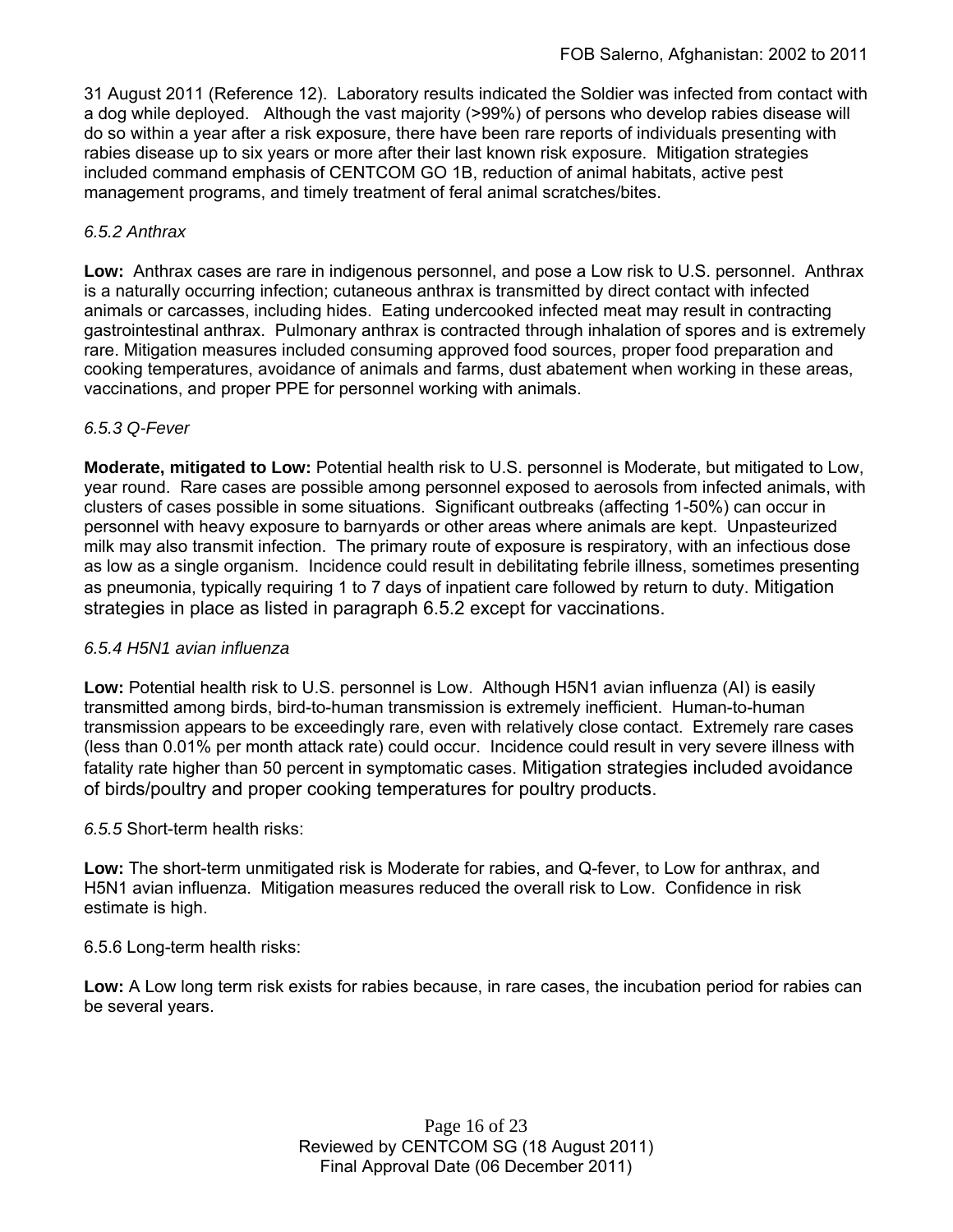# **7 Venomous Animals**

All information was taken directly from the Clinical Toxinology Resources web site from the University of Adelaide, Australia (Reference 2). The species listed below have home ranges that overlap the location of FOB Salerno and vicinity, and may present a health risk if they are encountered by personnel. See Section 9 for more information about pesticides and pest control measures.

# 7.1 Spiders

 *Latrodectus dahlia* (widow spider): Severe envenoming possible, potentially lethal. However, venom effects are mostly minor and even significant envenoming is unlikely to be lethal.

# 7.2 Scorpions

 *Androctonus amoreuxi* and *Androctonus baluchicus*: Severe envenoming possible, potentially lethal. Severe envenoming may produce direct or indirect cardio toxicity, with cardiac arrhythmias, cardiac failure. Hypovolaemic hypotension possible in severe cases due to fluid loss through vomiting and sweating.

 *Compsobuthus rugosulus, Mesobuthus caucasicus, Mesobuthus eupeus, Mesobuthus macmahoni, Orthochirus afghanus, Orthochirus bicolor, Orthochirus. Jalalabadensis, Orthochirus pallidus and Orthochirus scrobiculosus*: There are a number of dangerous Buthid scorpions, but there are also some known to cause minimal effects only. Without clinical data it is unclear where these species fit within that spectrum.

 *Hottentotta alticola* and *Hottentotta saulcyi*: Moderate envenoming possible but unlikely to prove lethal. Stings by these scorpions are likely to cause only short lived local effects, such as pain, without systemic effects.

 *Scorpiops lindbergi*: Mild envenoming only, not likely to prove lethal. Stings by these scorpions are likely to cause only short lived local effects, such as pain, without systemic effects.

# 7.3 Snakes

 *Boiga trigonata* (Common Cat Snake), and *Telescopus rhinopoma* (leopard viper): Unlikely to cause significant envenoming; Bites by these rear fanged Colubrid snakes are rarely reported. They are likely to cause minimal to moderate local effects and no systemic effects.

 *Echis multisquamatus* (central Asian saw-scaled viper), *Echis sochureki* (Sochurek's sawscaled viper) and *Gloydius halys* (Haly's Pit Viper): Severe envenoming possible, potentially lethal. Bites may cause moderate to severe coagulopathy and haemorrhagins causing extensive bleeding.

 *Hemorrhis ravergieri* (mountain racer) and *Psammophis lineolatus* (Teer snake): Unlikely to cause significant envenoming. Bites require symptomatic treatment only.

 *Macrovipera lebetina obtuse* (Levantine Viper) and *Macrovipera lebetina turanica* (Levantine Viper): Severe envenoming possible, potentially lethal. Bites may cause mild to severe local effects, shock & coagulopathy.

 *Naja oxiana* (Oxus cobra): Severe envenoming possible, potentially lethal. Bites can cause systemic effects, principally flaccid paralysis.

> Page 17 of 23 Reviewed by CENTCOM SG (18 August 2011) Final Approval Date (06 December 2011)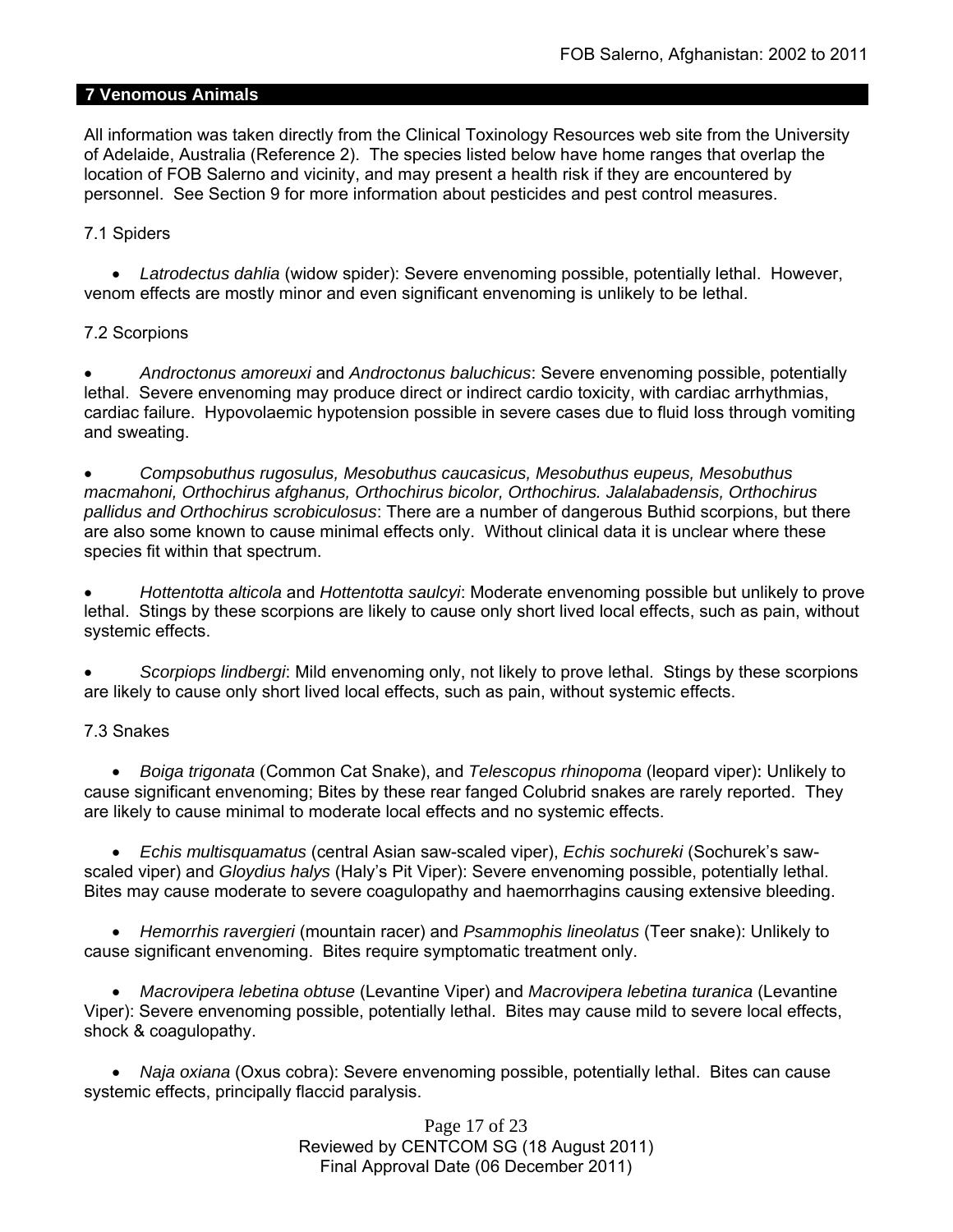*Platyceps rhodorachis* (Jan's desert racer): Mild envenoming only, not likely to prove lethal. Requires symptomatic treatment only.

 *Pseudocerastes persicus* (Persian dwarf snake): Unlikely to cause significant envenoming; limited clinical data suggest bites result in local effects only.

*7.4* Short-term health risk:

**Low:** If encountered, effects of venom vary with species from mild localized swelling (e.g. widow spider) to potentially lethal effects (e.g. Haly's Pit Viper). See effects of venom above. Mitigation strategies included avoiding contact, proper wear of uniform (especially footwear), and timely medical treatment. Confidence in the health risk estimate is low (Reference 9, Table 3-6).

7.5 Long-term health risk:

# **None identified.**

# **8 Heat/Cold Stress**

# 8.1 Heat

Summer (June - September) monthly mean daily maximum temperatures range from 87 °F to 95 °F with an average temperature of 91 °F based on historical climatological data from the U.S. Air Force Combat Climatology Center, 14<sup>th</sup> Weather Squadron. The health risk of heat stress/injury based on temperatures alone is low (< 78 °F) from October – February, moderate (78-81.9°F) for March, high (82-87.9°F) for October, and extremely high ( $\geq$  88°F) from April- September. However, work intensity and clothing/equipment worn pose greater health risk of heat stress/injury than environmental factors alone (Reference 6). Managing risk of hot weather operations included monitoring work/rest periods, proper hydration, and taking individual risk factors (e.g. acclimation, weight, and physical conditioning) into consideration. Risk of heat stress/injury was reduced with preventive measures

8.1.1 Short-term health risk:

**Low to High, mitigated to Low:** The risk of heat injury was reduced to low through preventive measures such as work/rest cycles, proper hydration and nutrition, and monitoring Wet Bulb Globe Temperature (WBGT). Risk of heat injury in unacclimatized or susceptible populations (older, previous history of heat injury, poor physical condition, underlying medical/health conditions), and those under operational constraints (equipment, PPE, vehicles) is High from April – September and Low from October – March. Confidence in the health risk estimate is low (Reference 9, Table 3-6).

# 8.1.2 Long-term health risk:

**Low:** The long-term risk is Low. However, the risk may be greater for certain susceptible persons– those older (i.e., greater than 45 years), in lesser physical shape, or with underlying medical/health conditions. Long-term health implications from heat injuries are rare but may occur, especially from more serious injuries such as heat stroke. It is possible that high heat in conjunction with various chemical exposures may increase long-term health risks, though specific scientific evidence is not conclusive. Confidence in these risk estimates is medium (Reference 9, Table 3-6).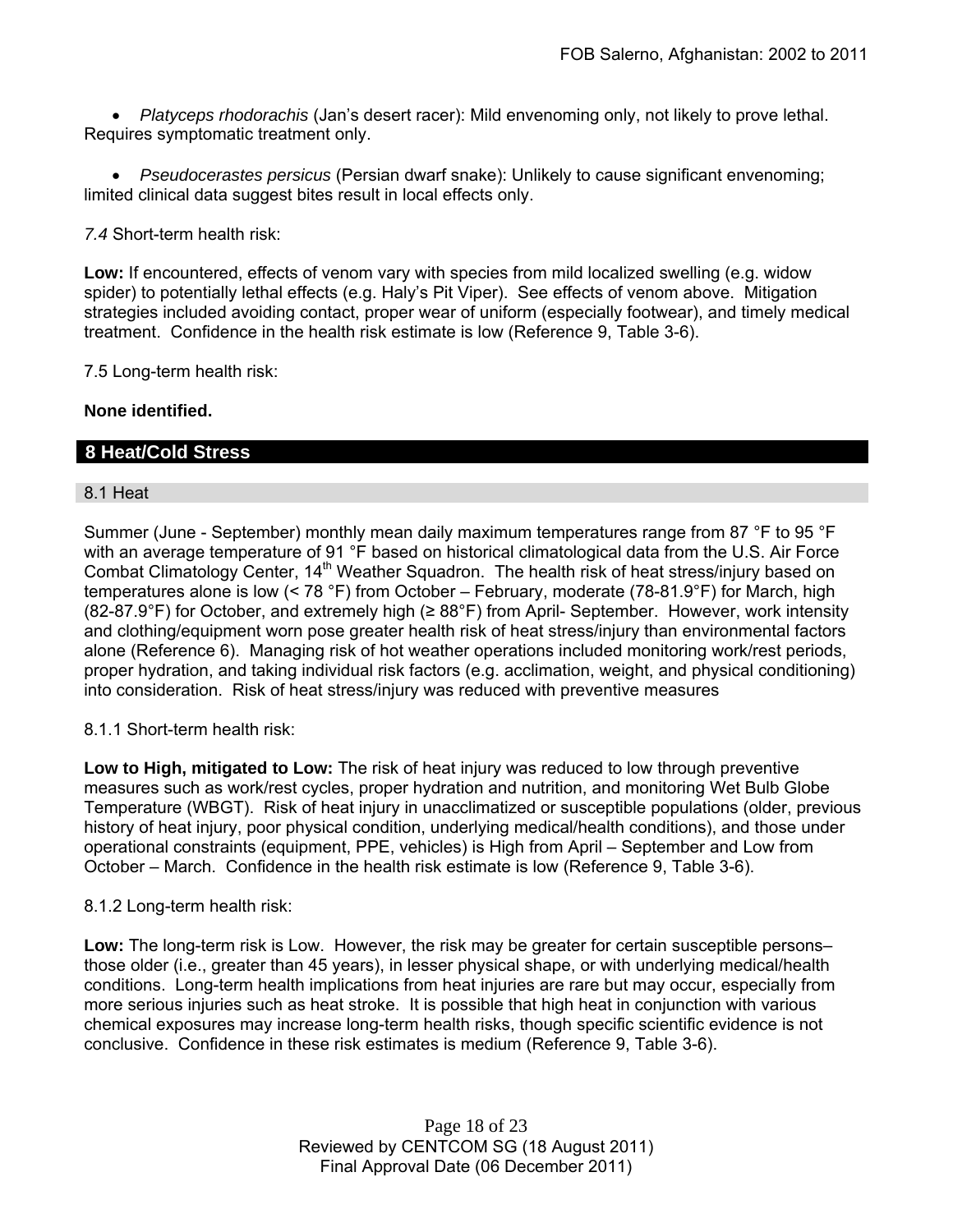# 8.2 Cold

# 8.2.1 Short-term health risks:

Winter (December - March) mean daily minimum temperatures range from 32 °F to 42 °F with an average temperature of 46 °F based on historical climatological data from the U.S. Air Force Combat Climatology Center, 14<sup>th</sup> Weather Squadron. Because even on warm days a significant drop in temperature after sunset by as much as 40 °F can occur, there is a risk of cold stress/injury from September – May. The risk assessment for Non-Freezing Cold Injuries (NFCI), such as chilblain, trench foot, and hypothermia, is Low based on historical temperature and precipitation data. Frostbite is unlikely to occur because temperatures rarely drop below freezing. However, personnel may encounter significantly lower temperatures during field operations at higher altitudes. As with heat stress/injuries, cold stress/injuries are largely dependent on operational and individual factors instead of environmental factors alone.

**Low:** The health risk of cold injury is Low. Confidence in the health risk estimate is medium.

8.1.2 Long-term health risk:

**Low:** The health risk of cold injury is Low. Confidence in the health risk estimate is high

# **9 Noise**

# 9.1 Continuous

Preventive Medicine Base Camp assessments of FOB Salerno indicate that noise control was not an issue at the time of assessments, and noise control procedures were in place and being followed. No specific hazard sources were documented in the DOEHRS or MESL from 18 October 2002 through 29 March 2011.

9.1.1 Short and long-term health risks:

Low: Short-term health risk of noise injury with appropriate hearing protection use is low. Few exposed personnel (if any) are expected to have noticeable effects during mission. Confidence in the health risk assessment is low (Reference 9, Table 3-6).

#### 9.2 Impulse

No specific hazard sources were documented in the DOEHRS or MESL from 18 October 2002 through 29 March 2011.

9.2.1 Short-term and Long-term health risks:

# **Not evaluated**

# **10 Unique Incidents/Concerns**

# 10.1 Potential environmental contamination sources

DoD personnel are exposed to various chemical, physical, ergonomic, and biological hazards in the course of performing their mission. These types of hazards depend on the mission of the unit and the operations and tasks which the personnel are required to perform to complete their mission. The health

> Page 19 of 23 Reviewed by CENTCOM SG (18 August 2011) Final Approval Date (06 December 2011)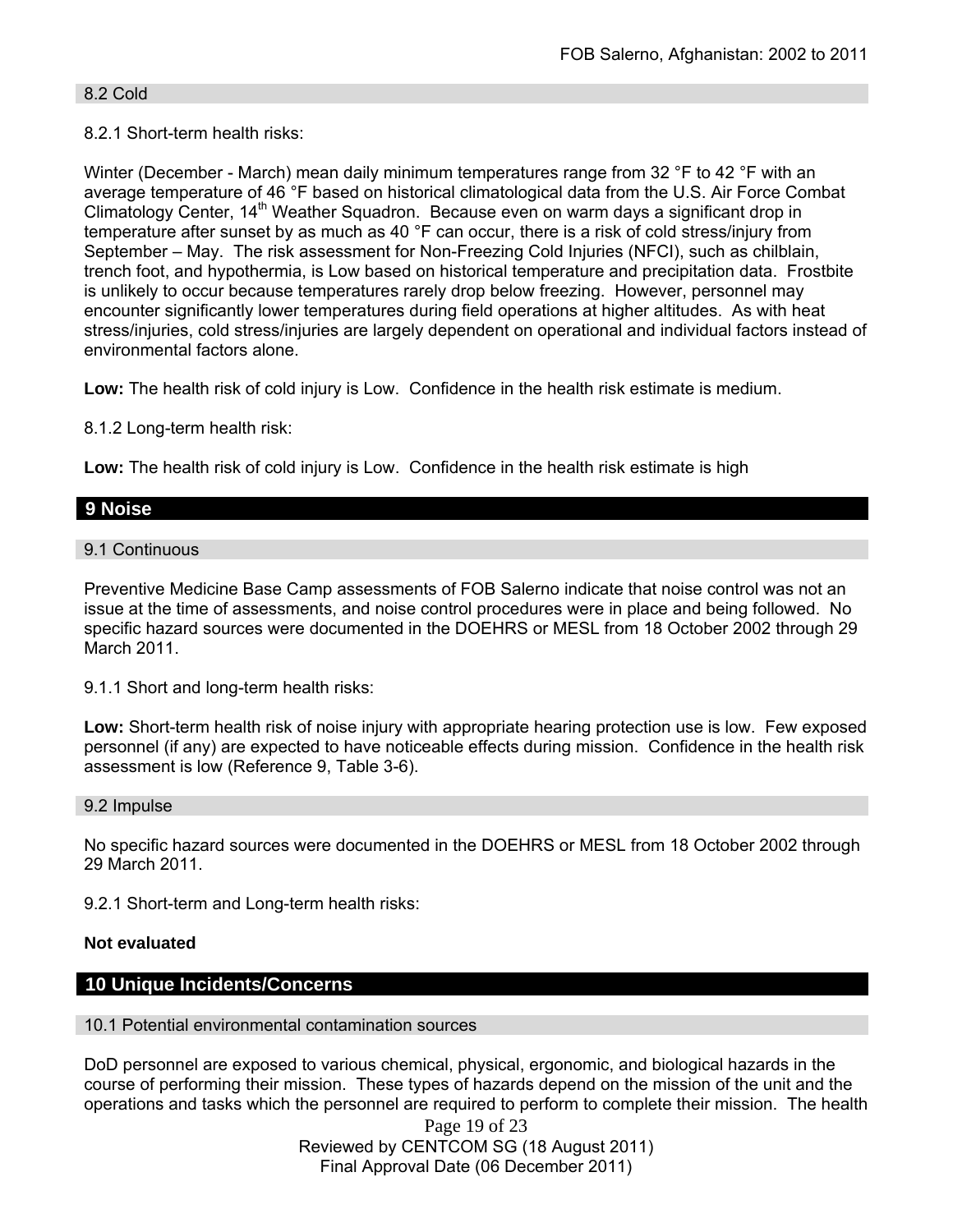risk associated with these hazards depends on a number of elements including what materials are used, how long the exposure last, what is done to the material, the environment where the task or operation is performed, and what controls are used. The hazards can include exposures to heavy metal particulates (e.g. lead, cadmium, manganese, chromium, and iron oxide), solvents, fuels, oils, and gases (e.g. carbon monoxide, carbon dioxide, oxides of nitrogen, and oxides of sulfur). Most of these exposures occur when performing maintenance task such as painting, grinding, welding, engine repair, or movement through contaminated areas. Exposures to these occupational hazards can occur through inhalation (air), skin contact, or ingestion; however exposures through air are generally associated with the highest health risk.

# 10.2 Waste Sites/Waste Disposal

No specific hazard sources were documented in the DOEHRS, or MESL from 18 October 2002 through 29 March 2011.

# 10.3 Fuel/petroleum products/industrial chemical spills

No specific hazard sources were documented in the DOEHRS, or MESL from 18 October 2002 through 29 March 2011.

# 10.4 Pesticides/Pest Control:

The health risk of exposure to pesticide residues is considered within the framework of typical residential exposure scenarios, based on the types of equipment, techniques, and pesticide products that have been employed, such as enclosed bait stations for rodenticides, various handheld equipment for spot treatments of insecticides and herbicides, and a number of ready-to-use (RTU) methods such as aerosol cans and baits. The control of rodents required the majority of pest management inputs, with the acutely toxic rodenticides staged as solid formulation lethal baits placed in tamper-resistant bait stations indoors and outdoors throughout cantonment areas. Nuisance insects, including biting and stinging insects such as bees, wasps, and ants, also required significant pest management inputs. Use of pesticides targeting against these pests generally involved selection of compounds with low mammalian toxicity and short-term residual using pinpoint rather than broadcast application techniques. No specific hazard sources were documented in DOEHRS or MESL data portal. A total of 12 monthly pesticide application reports in the MESL data portal for FOB Salerno (February 2006 to February 2007) list the usage of pesticides on the site. For each pesticide product applied during this period, the EPA approved label has been archived, providing a framework how each pesticide handled and applied (see below).

# 10.4.1 Rodenticides

Brodifacoum and bromadiolone were used to control rodents.

# 10.4.2 Insecticides

Insecticides used to control ants, bees, crickets, fleas, flies, lice, mosquitoes, spiders, termites, and wasps incude: *Bacillus thuringiensis var. israelensis,* beta-cyfluthrin, d-trans allethrin, fipronil, hydramethylnon, imidacloprid, permethrin, phenothrin, piperonyl butoxide, pyrethrins, (S)-methoprene and Z-9 tricosene.

# 10.4.2 Herbicides

Glyphosate was used to control weeds.

Page 20 of 23 Reviewed by CENTCOM SG (18 August 2011) Final Approval Date (06 December 2011)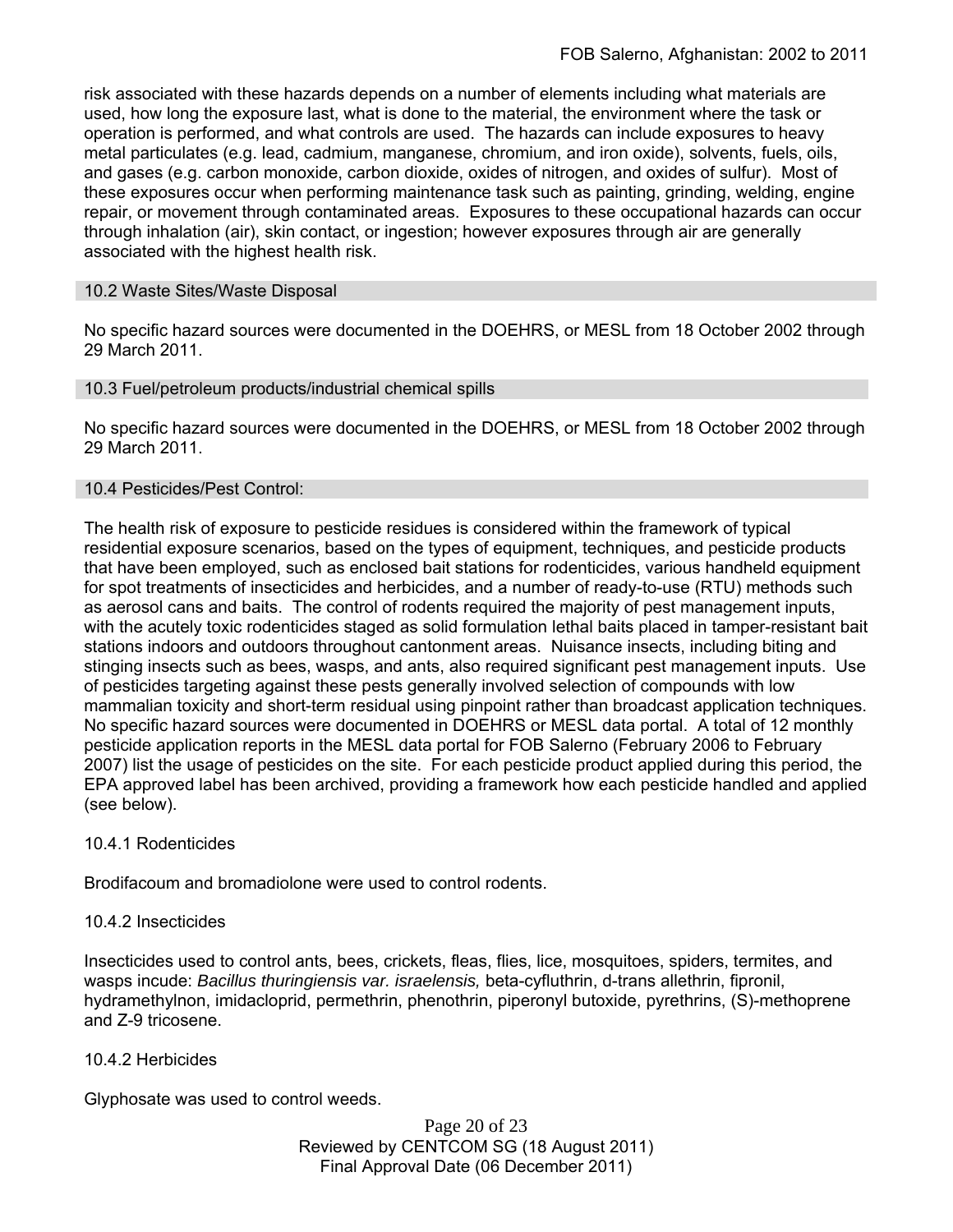*10.4.3* Short-term and Long-term health risks

**Low:** Long term health risk is Low. Confidence in the health risk assessment is medium (Reference 9, Table 3-6).

# 10.5 Asbestos

No specific hazard sources were documented in the DOEHRS, or MESL from 18 October 2002 through 29 March 2011.

#### 10.6 Lead Based Paint

No specific hazard sources were documented in the DOEHRS, or MESL from 18 October 2002 through 29 March 2011.

# 10.7 Burn Pit

While not specific to FOB Salerno, the consolidated epidemiological and environmental sampling and studies on burn pits that have been conducted as of the date of this publication have been unable to determine whether an association does or does not exist between exposures to emissions from the burn pits and long-term health effects (Reference 7). The committee's review of the literature and the data suggests that service in Iraq or Afghanistan (i.e., a broader consideration of air pollution than exposure only to burn pit emissions) may be associated with long-term health effects, particularly in susceptible (e.g., those who have asthma) or highly exposed subpopulations, such as those who worked at the burn pit. Such health effects would be due mainly to high ambient concentrations of PM from both natural and anthropogenic sources, including military sources. If that broader exposure to air pollution turns out to be relevant, potentially related health effects of concern are respiratory and cardiovascular effects and cancer. Susceptibility to the PM health effects could be exacerbated by other exposures, such as stress, smoking, local climatic conditions, and co-exposures to other chemicals that affect the same biologic or chemical processes. Individually, the chemicals measured at burn pit sites in the study were generally below concentrations of health concern for general populations in the United States. However, the possibility of exposure to mixtures of the chemicals raises the potential for health outcomes associated with cumulative exposure to combinations of the constituents of burn pit emissions and emissions from other sources. Because only four  $PM_{10}$  air samples were available (28 January – 2 February 2009), insufficient data were available to characterize the health risk for the burn-pit area. In addition, the  $PM_{10}$  air samples from the burn-pit (n = 4, range 125 ug/m<sup>3</sup> – 543 ug/m<sup>3</sup>, average 170 ug/m<sup>3</sup>) were similar to base wide samples of the same year (n = 9, range 69 ug/m<sup>3</sup> – 910 ug/m<sup>3</sup>, average 289 ug/m<sup>3</sup>). Therefore the burn-pit samples were analyzed as part of the basewide assessment in section 2.3.

> Page 21 of 23 Reviewed by CENTCOM SG (18 August 2011) Final Approval Date (06 December 2011)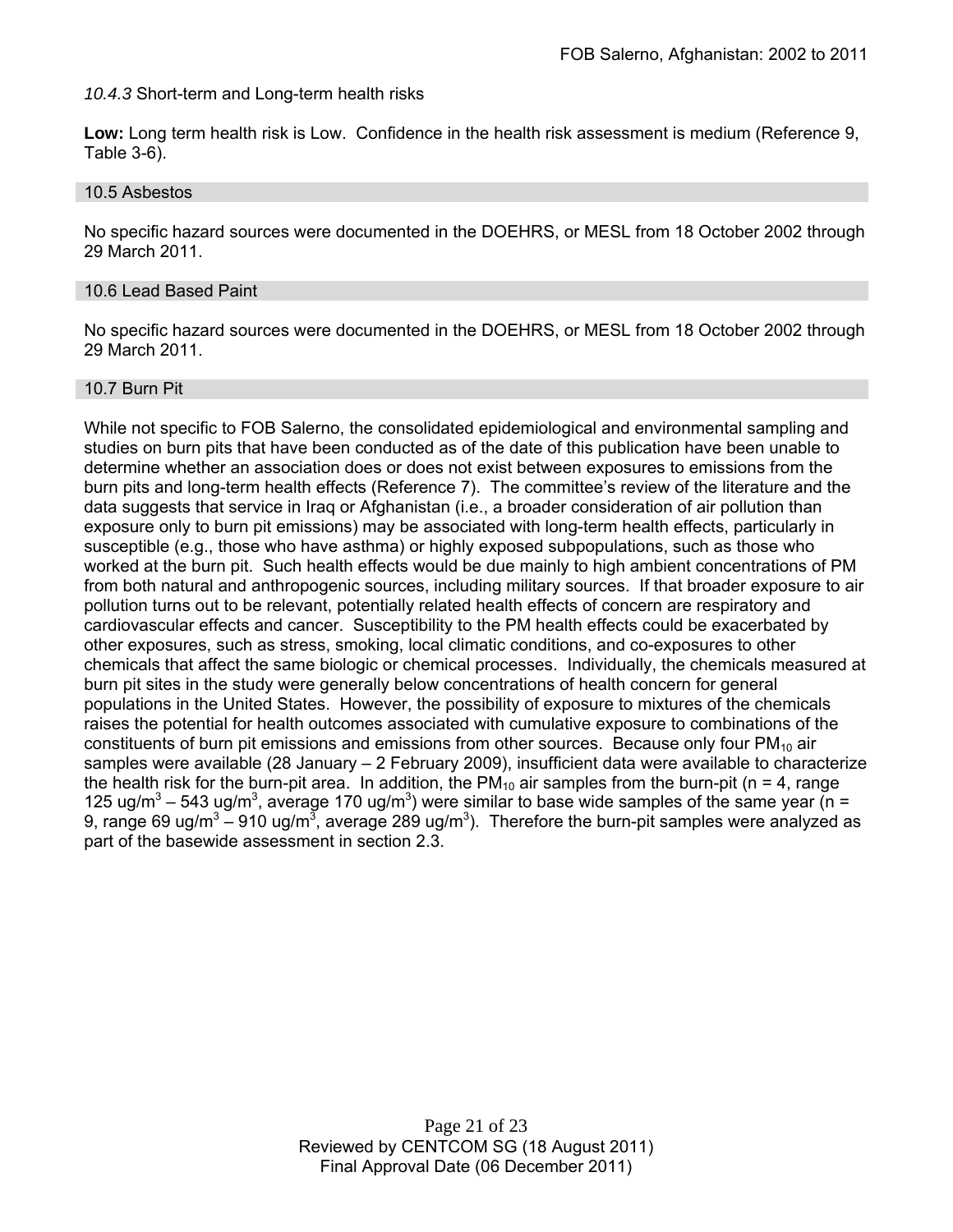# **11 References<sup>1</sup>**

- 1. Casarett and Doull's Toxicology: the Basic Science of Exposures, Chapter 2- Principles of Toxicology; Fifth Edition, McGraw Hill, New York.
- 2. Clinical Toxinology Resources: http://www.toxinology.com/. University of Adelaide, Australia.
- 3. Defense Occupational and Environmental Health Readiness System (referred to as the DOEHRS-EH database) at https://doehrs-ih.csd.disa.mil/Doehrs/. Department of Defense (DoD) Instruction 6490.03, *Deployment Health*, 2006.
- 4. DoDI 6055.05, Occupational and Environmental Health, 2008.
- 5. DoD MESL Data Portal: https://mesl.apgea.army.mil/mesl/.Some of the data and reports used may be classified or otherwise have some restricted distribution.
- 6. Goldman RF. 2001. Introduction to heat-related problems in military operations. *In*: Textbook of military medicine: medical aspects of harsh environments Vol. 1, Pandolf KB, and Burr RE (Eds.), Office of the Surgeon General, Department of the Army, Washington DC.
- 7. IOM (Institute of Medicine). 2011*.* Long-term health consequences of exposure to burn pits in Iraq and Afghanistan*.* Washington, DC: The National Academies Press.
- 8. Joint Staff Memorandum (MCM) 0028-07, Procedures for Deployment Health Surveillance, 2007.
- 9. USA PHC TG230, June 2010 Revision.

 $\overline{a}$ 

- 10. USACHPPM. 2008. Particulate Matter Factsheet; 64-009-0708, 2008.
- 11. Modification 11 to United States Central Command Individual Protection and Individual Unit Deployment Policy, 2 December 2011.
- 12. CDC. 2012. Morbidity and Mortality Weekly Report. Imported Human Rabies in a U.S. Army Soldier. May 4, 2012. 61(17); 302-305.

Page 22 of 23 Reviewed by CENTCOM SG (18 August 2011) Final Approval Date (06 December 2011)

 $1$  NOTE. The data are currently assessed using the 2010 TG230. The general method involves an initial review of the data which eliminates all chemical substances not detected above 1-yr negligible MEGs. Those substances screened out are not considered acute or chronic health hazards so are not assessed further. For remaining substances, acute and chronic health effects are evaluated separately for air water (soil is only evaluated for long term risk). This is performed by deriving separate short-term and long term population exposure level and estimates (referred to as population exposure point concentrations (PEPC)) that are compared to MEGs derived for similar exposure durations. If less than or equal to negligible MEG the risk is Low. If levels are higher than negligible then there is a chemical-specific toxicity and exposure evaluation by appropriate SMEs, which includes comparison to any available marginal, critical or catastrophic MEGs. For drinking water 15 L/day MEGs are used for the screening while site specific 5-15 L/day are used for more detailed assessment. For nondrinking water (such as that used for personal hygiene or cooking) the 'consumption rate' is limited to 2 L/day (similar to the EPA) which is derived by multiplying the 5 L/day MEG by a factor of 2.5. This value is used to conservatively assess non drinking uses of water.